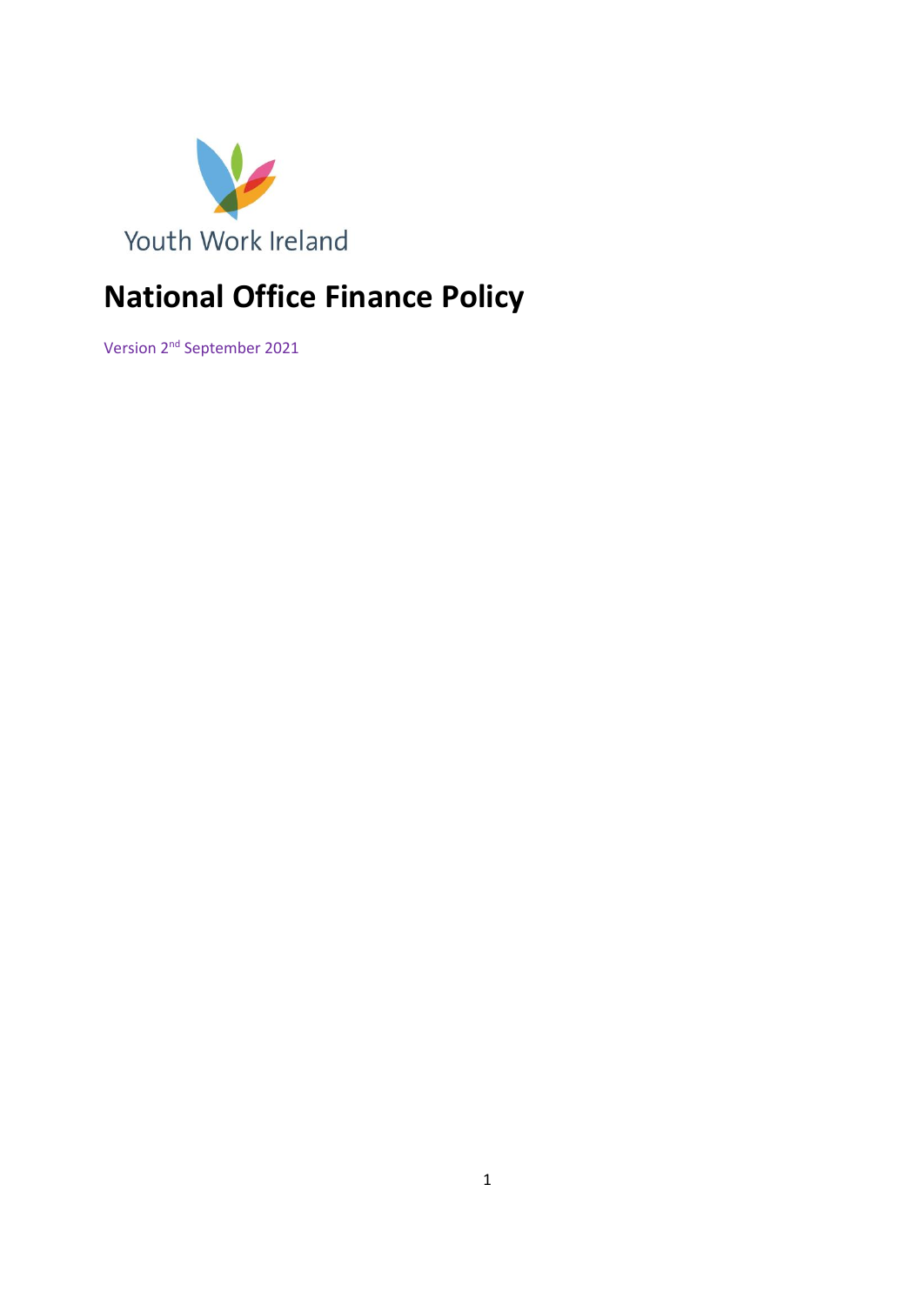# **Section A: Purpose, scope and financial management overview**

### **Policy Statement:**

National Youth Federation CLG trading as Youth Work Ireland is committed to ensuring that the organisation's finances are managed to a high standard, and in line with established accounting practices, charity and company law.

### **Purpose:**

The purpose of this policy is to set out principles and procedures for financial management of the organisation. These principles and procedures have been designed to be transparent and demonstrate accountability for how our funding is recorded and spent.

### **Scope:**

This policy covers basic procedures over income and expenditure for the organisation. Compliance with the policies is compulsory for all staff employed by Youth Work Ireland. A member of staff who fails to comply with the financial regulations may be subject to disciplinary action under the relevant Youth Work Ireland disciplinary procedures. A board member who fails to comply with the financial regulations may be subject to sanction under the *Youth Work Ireland Board Members Code of Conduct.* Member Youth Services who do not comply with the procedures may be the subject of the dispute resolution procedures outlined in the *Youth Work Ireland Service Level Agreement* and /or the dispute resolution mechanism outlined in the *Youth Work Ireland Membership Charter.* This policy should be read in conjunction with the Human Resources Policy and other relevant policy documents.

## **Responsibilities:**

The Board of Youth Work Ireland is responsible for oversight of the management and finances of the company. The Board delegates this responsibility to the Finance and General Purposes Sub-Committee (hereafter F & GP) and subsequently ratifies that committee's decision at a full Board meeting. YWI Constitution 50)

The Chief Executive Officer (CEO), the assistant Chief Executive Officer (ACEO) and the Head of Finance (HOF) are responsible for the day-to-day finances of Youth Work Ireland.

## **Day to Day Accounting Records:**

An accrual basis accounting system is in use. SAGE is the principle accounting system and proper books of account in this financial system.

All documents are retained for a period of seven years unless a funder specifies a longer period.

#### **Financial Reporting:**

Management accounts are produced on a monthly basis and shared with the management team and the treasurer. Detailed quarterly management accounts are produced for the approval of the Finance and General Purposes Sub-Group [F&GP] and the board.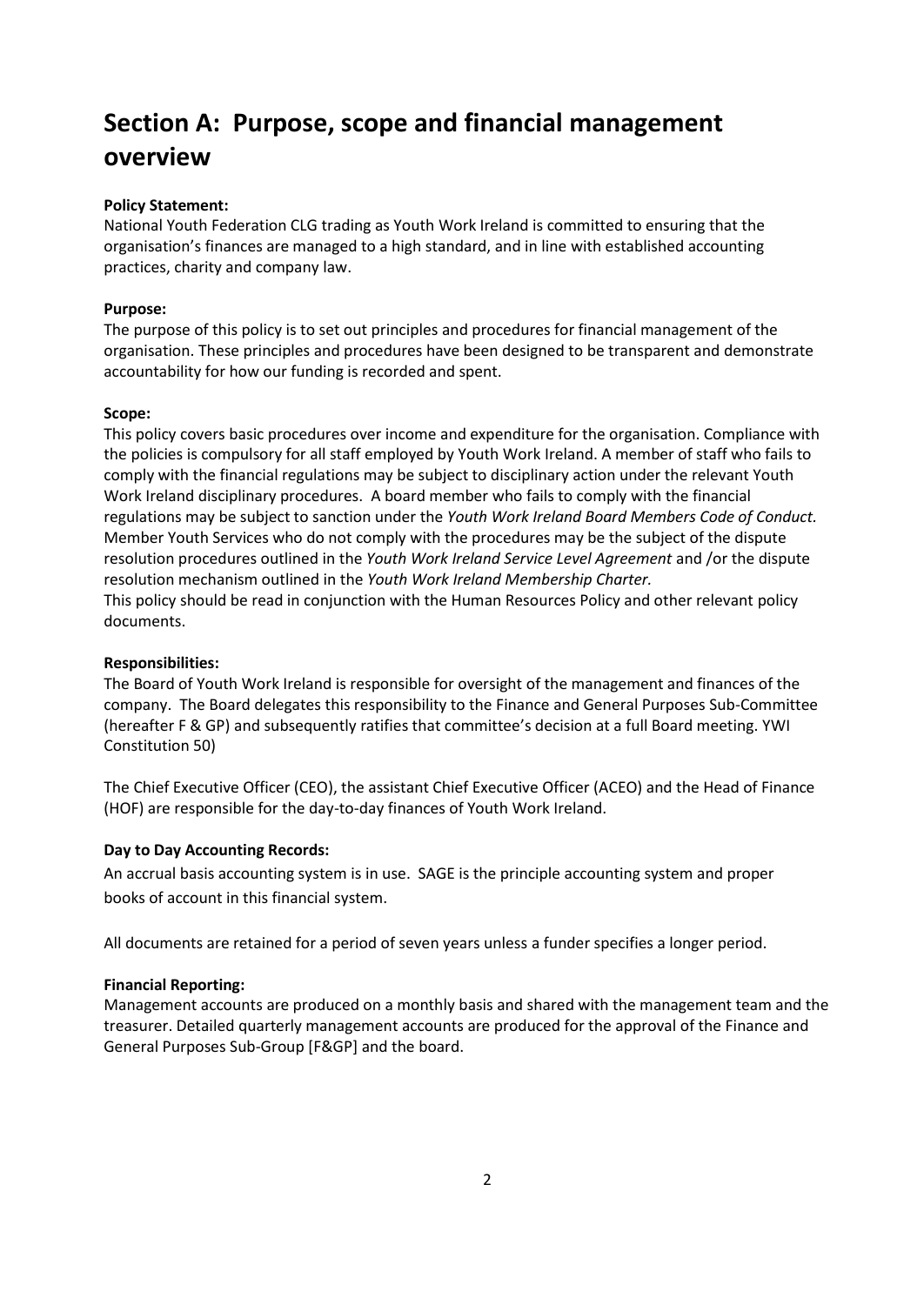#### **Management Accounts produced include the following:**

- Income and Expenditure accounts for Youth Work Ireland National Office showing any variances to budget.
- A written explanation of all material variances to budget, including detailed breakdowns. The company Balance Sheet, to include notes on aged debtors listing, bad debts provided for, accruals included and any information requested by the F&GP and the Board, for completeness of understanding.
- Cashflow update
- An update on any other significant events, such as guidance from the Charities Regulator.

#### **Year End:**

Youth Work Ireland's Financial year end is the 31 December each year and externally audited Financial Statements are produced each year in compliance with company law, charity law and stated accounting principles. (YWI Constitution 58-62). The accounts are signed by two members of the Board (normally the Chairperson and the Treasurer),following the annual external audit procedure below and formal approval by the Board. The Audited Accounts are "laid before the Annual General meeting in accordance with Section 61 of the Youth Work Ireland Constitution. Youth Work Ireland is committed to flowing best practise as regards these accounts and currently adopts SORP FRS102 and gives full disclosures.

Return of annual accounts is made to the Company Registration Office according to the requirements set out in law (Currently the ARD is the 23rd June).

Return of the statement of activities is made to the Charities Regulatory Authority on the 31st October each year as required by Charity Law.

The last three years of audited accounts will be available on Youth Work Ireland's website.

#### **Annual Statutory Audit Procedures:**

An annual external audit will be conducted in March following the year end.

#### **Appointment of External Auditors**

In accordance with the YWI Constitution 6.3, Company members shall appoint external auditors in accordance with Section 160 to 163 of the Companies Act 1963. The Board shall oversee the public procurement producers for acquiring this service. Auditors will normally be appointed for a period of 4 years.

#### **Budgets:**

Budgets form part of the annual planning cycle. On an annual basis, planning starts in September. Each staff member is requested to prepare a short narrative outlining the work to be undertaken in the following year with accompanying budget with detail for the following year and summary information for a further 2 years. It will be up to the staff to work together to ensure that activities are prioritised according to the strategic plan and that a budget is proposed that is reflective of that.

The budget is then presented to F&GP and ultimately to the Board for review and formal approval.

The budget must always be in surplus. There should be no forecasted deficit.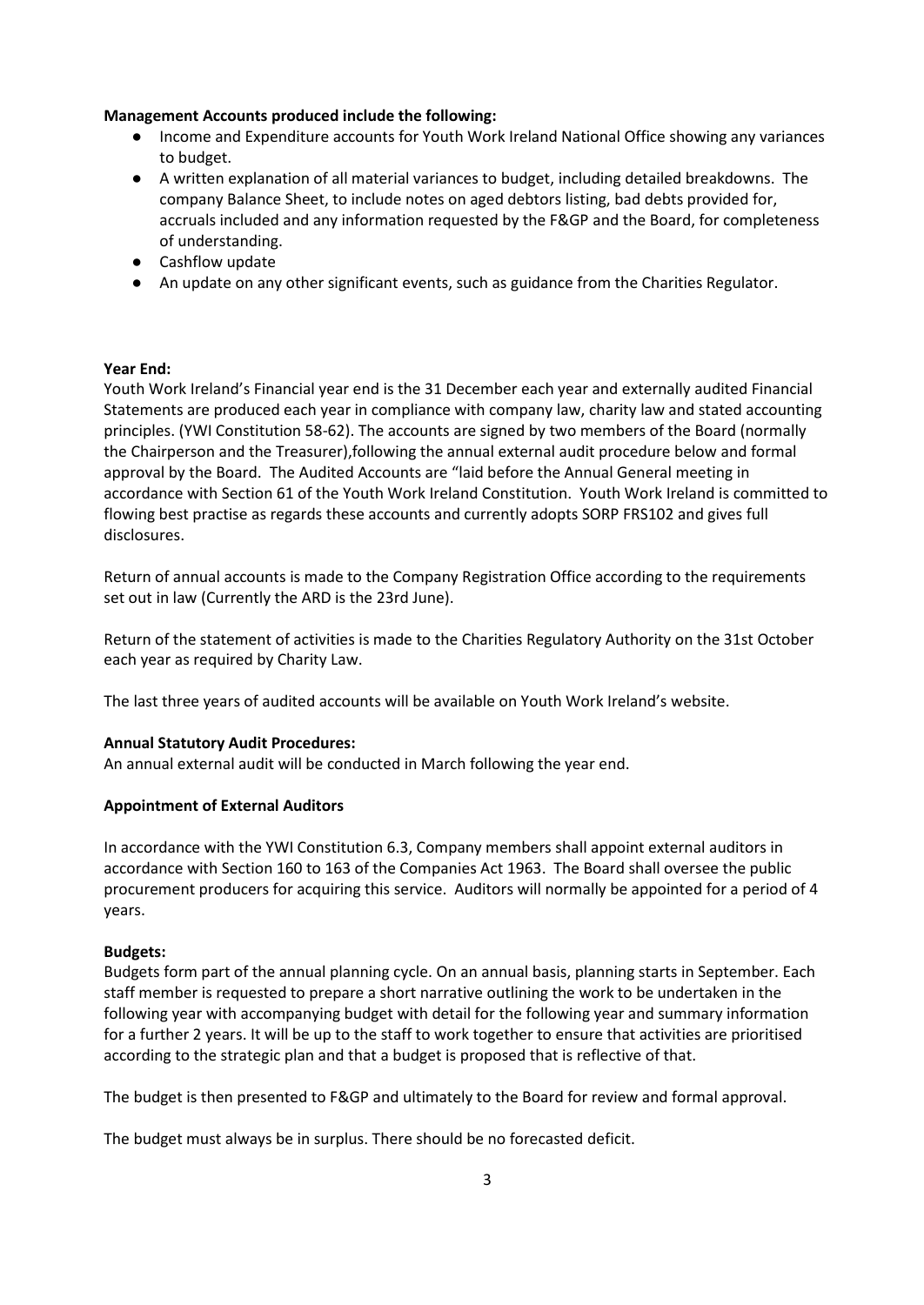## **Section B: Banking**

### **Bank Accounts:**

Youth Work Ireland maintains 5 bank accounts at Bank of Ireland, O'Connell Street, Dublin 1:

- Main current account 44514548
- Fundraising Account 18043797
- Petty Cash Account 17446252
- Savings Account 81603312
- Deposit Account 33196935 And a
- Stripe Account

Youth Work Ireland will not open any bank accounts outside of Bank of Ireland, O'Connell Street, Dublin 1 (or its internet equivalent) without approval of both the CEO and the F&GP and the express permission of the F&GP and Board.

A cheque book is stored in the safe in the locked finance office in 20 Lower Dominick Street, Dublin 1. Generally, cheques should not be used. Youth Work Ireland use EFTs.

### **Cheque Signatories and Electronic Transfer Approval:**

The Board has agreed that the signatories of the company shall be the HOF, the CEO and his/her assistant and the House Manager.

#### **All cheques will require the physical signature of the HOF and one of the below:**

- CEO or his/her assistant on their behalf if and when the CEO is not available.
- House Manager

A designated signatory shall not normally sign a cheque payable to him/herself or where a conflict of interest may arise without an appropriately signed authorisation of payment form.

### **All Electronic Transfers carried out via Banking online shall be authorised online by the HOF and one of the below:**

- CEO or his/her assistant on their behalf if the CEO is not available.
- House Manager

Finance will review all requests for payment against the Finance policy and have the right to stop payment if it is not in accordance with policy. In situations where a request for payment is not in accordance with the Finance Policy, an appeal can be made to the F&GP for resolution. None of the approved signatories has the authority to authorise a payment through Banking online to him/herself or where a conflict of interest may arise with the exceptions of: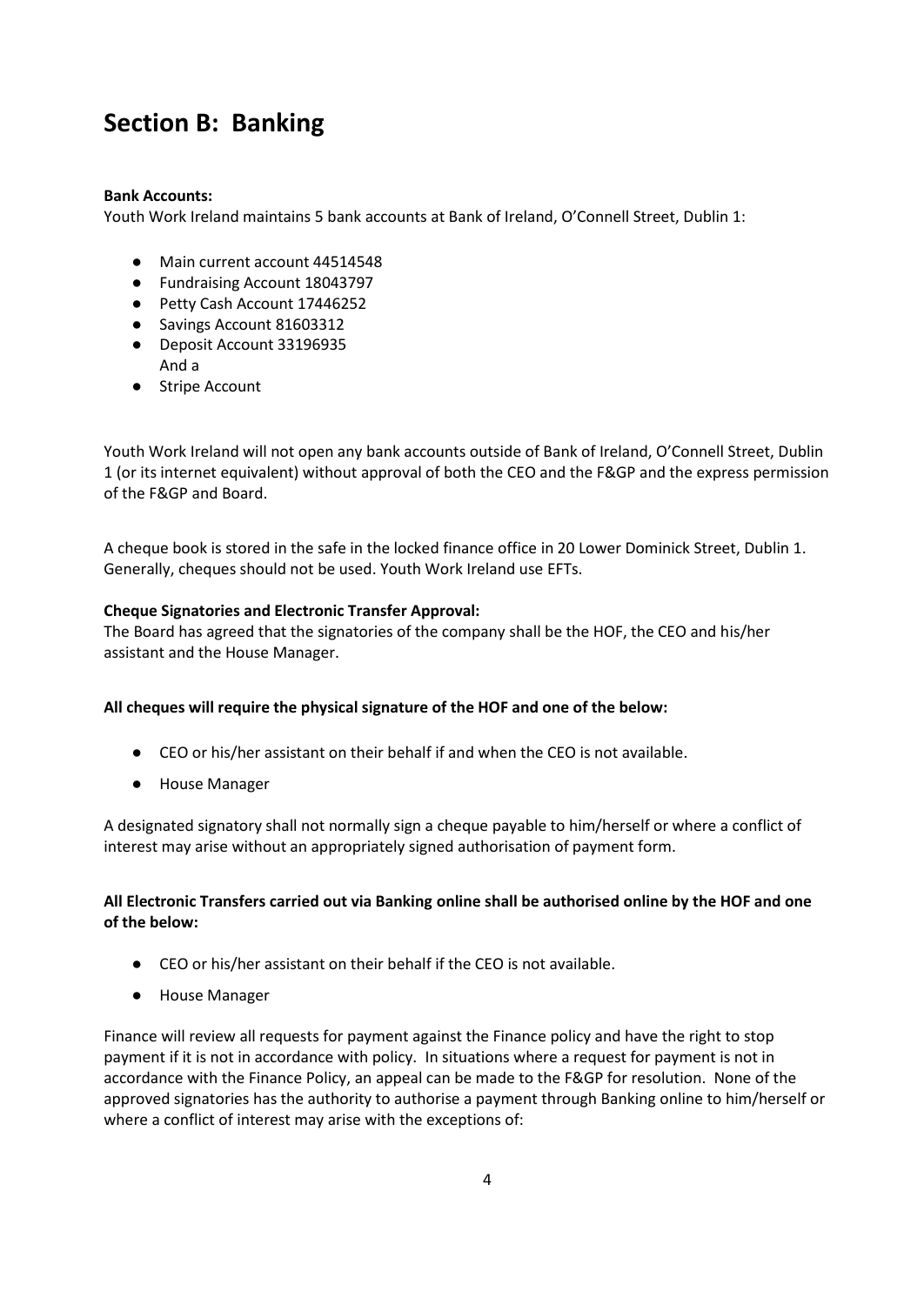- payroll payments
- appropriately authorised reimbursement expenses occurring in the normal course of work.

#### **Bank Authorisation limits:**

All cheques/EFTs mentioned above are subject to the following authorisation limits. If a payment exceeds the limit it requires the written authorisation of the Treasurer (an email authorisation will be adequate for this purposes).

#### **BACS and Payroll Limits:**

Payment of the payroll beneficiaries via EFT is limited by Bank of Ireland to €70,000 monthly. This limit shall not be increased without prior approval of the F&GP.

#### **Banking Online Beneficiaries:**

The Finance Assistant will set up new beneficiaries based on information provided on official company letterhead or from an official email address.

Changes to beneficiaries will also be completed by the Finance Assistant. These will be communicated to the Head of Finance.

#### **Direct Debits and Standing Orders:**

Direct Debits and Standing Orders are automatically deducted from the current Bank Account. A mandate must be signed by the company signatories to allow for payment by this method. A copy of this mandate will be kept on file. It is the responsibility of the HOF to monitor the direct debits and standing orders to ensure value for money and that no error has occurred on the part of the creditor or the bank.

#### **Transfers between Youth Work Ireland bank accounts:**

Occasionally payments are made between Youth Work Ireland bank accounts for cash management purposes. These payments are made under the instructions of the HOF and require the same two bank account signatories as a normal EFT payment. For these transfers the HOF will act as the cost centre manager.

#### **Recording of bank payments:**

All payments (including cheque. direct debit, EFT and cash) where possible are recorded through 'Pay Supplier' function in Sage 50. This records the bank account, date, the cheque number (or payee name if an EFT payment), the name of the supplier account, the amount and the allocation against the correct invoice.

Some payments will not have an invoice such as Payroll and Collector General payments and thus will be recorded in the "Bank Payment" section of SAGE 50. This records the bank account, date, the cheque number (or payee name if an EFT payment), the budget code (consisting of the Cost centre and the nominal code), the details of the payment, the amount and the VAT code of the payment.

Occasionally payments are made between Youth Work Ireland bank accounts for cash management purposes. This is recorded using the "Bank Transfer" function is SAGE 50.

#### **Bank reconciliation**

All bank accounts are reconciled on a monthly basis by the FA and reviewed by the HoF.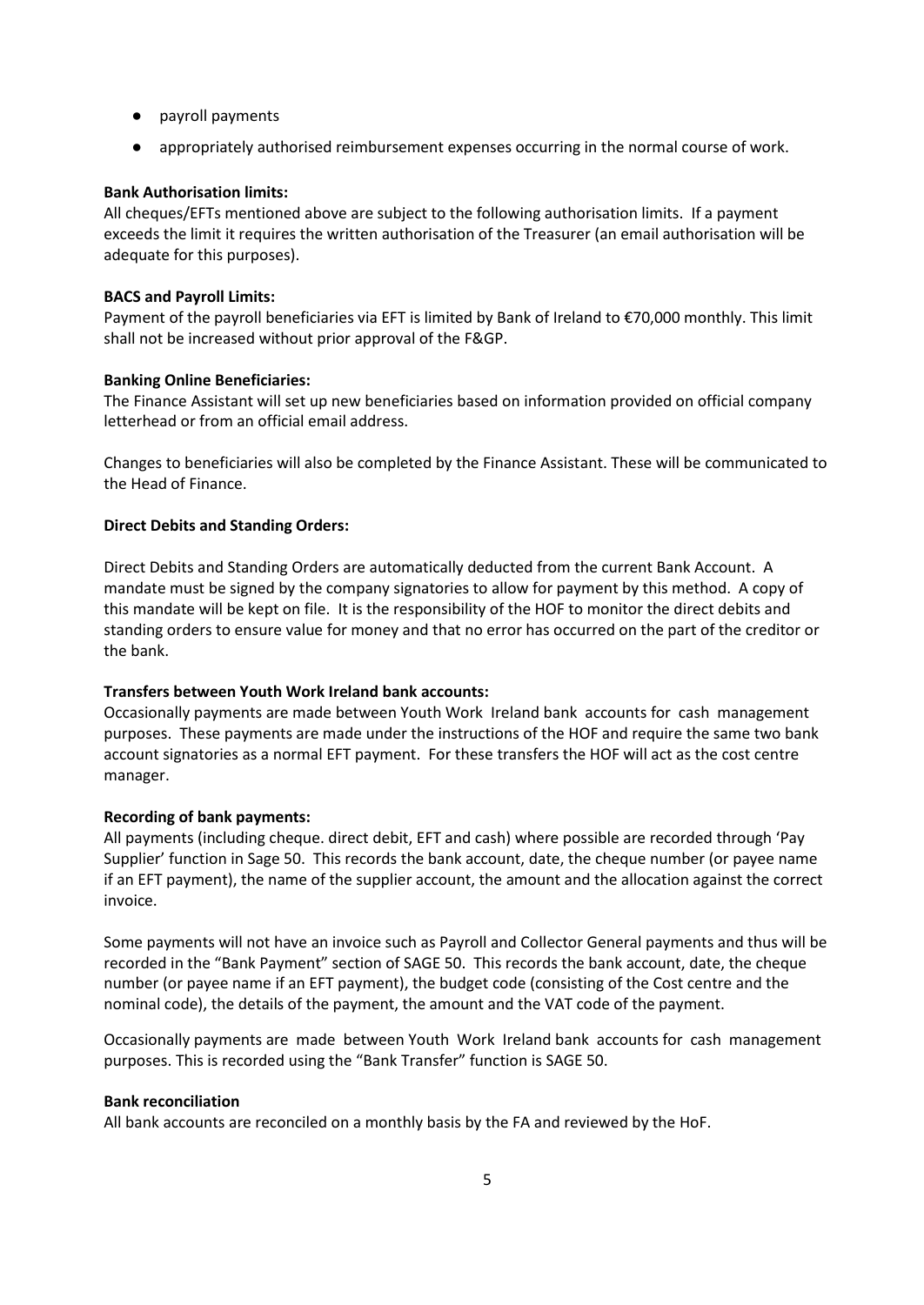# **Section C: Credit Cards**

### **Credit card payments:**

Youth Work Ireland holds 3 corporate credit cards issued in the name of the CEO, assistant CEO, the assistant to the CEO, the Development Manager and the House Manager.

Use of credit cards should be minimised and only used when no alternative exists. The same rules apply as normal purchases, including authorisation limits.

Under no circumstance can the credit card be used for personal use by any Officer of the company.

All receipts should be kept and on a monthly basis, sent to the FA with the appropriate paperwork correctly authorised.

No subscriptions should be set up from credit cards. Exceptions are Adobe and Jot form.

Any deviation from the above procedure should be reported by the HOF and CEO immediately. Credit card balances are cleared monthly by direct debit.

The use of pre-paid cards is permitted with the permission of the CEO and HOF, for the payment of legitimate YWI expenses incurred by staff, volunteers and young people.

# **Section D: Dispersal of grants to member youth services on behalf of state agencies/project funding:**

Youth Work Ireland National Office is a designated Intermediary Board of the Department of Children and Youth Affairs and as such distributes the following monies to its Member Youth Services on behalf of Government Departments/Agencies:

- Youth Service Grant (YSG)- from the Department of Children and Youth Affairs (DCYA) Each year the Board approves and formally minutes the dispersal amounts to MYS.
- Other Project funding that include grants to MYS from philanthropic, Corporate, European or other Statutory Sources.

Youth Work Ireland is a designated "agent" of the Department of Justice and as such channels the pay and non pay funding for Member Youth Services' Garda Youth Diversion Projects from the Department of Justice.

## **DCYA grant payments**:

These grants are normally received from Pobal on behalf of the DCYA on a quarterly basis. The grants are paid to Member Youth services on a quarterly basis (as below).

The annual amounts available for drawdown are advised by letter from the DCYA addressed to the CEO and cc'd to the HOF. These letters are filed on the accounts drive under the YSG folder.

At the end of each quarter a drawdown form for the next quarter is completed by and signed by the HOF and sent into Pobal on behalf of the DCYA. Pobal sends a remittance advice to the HOF of the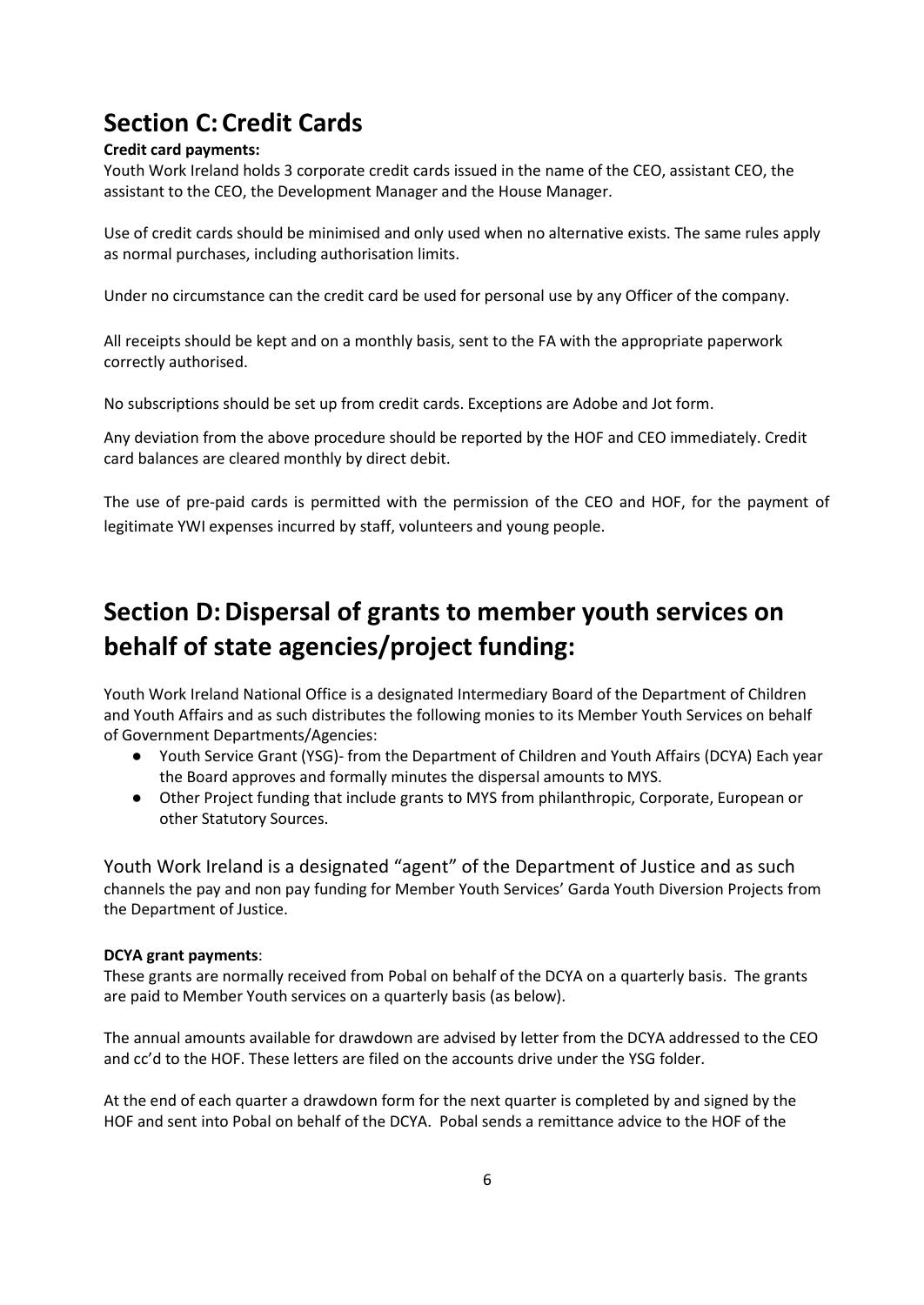amount that is being paid. When the payment is received in the bank account the HOF advises the FA to make the payments to the Member Youth Service as per the procedures below.

The YSG is divided amongst NO and the Member Youth Services in the manner prescribed by the Grants Booklet excel sheets which is formally approved by the Board each year once the amount being allocated by the DCYA is known. The Grants Booklet is published each year on the company website and is circulated to all MYSs. The payment to member youth services is then made quarterly.

Member Youth Services are required to:

- Only spend their Youth Services Grant on the specific purpose for which they applied for the funding and which was approved by National Office.
- Ensure that the allocation, its origin, (DCYA) and the intermediary body (YWI) is specifically mentioned in their Audited Accounts

#### **Member Youth Services Grant Advances:**

There are generally no advances given on the member youth services grant.

#### **Accounting Procedure:**

#### *FA duties:*

The calculations for each member youth service are posted as a supplier invoice into SAGE 50 using the procedures described above. This credits the suppliers account for the Member Youth Service and Debits Payments made to Member Youth Services Accounts NL 5001 CC 0. The authorisation for payment form is completed and authorised as described above. The payment is entered into the Suppliers section of Sage

50 as described above. At any time a Member Youth Service can request a statement of their from SAGE 50.

When the money is received from the Department the FA posts the total lodgement as receipt into the Main Bank a/c NL 1200 CC 0 and credits the Grants Payable to MYS account NL 2105 CC 0. the HoF reconciles the accounts and release the income into the income and expenditure account.

National Office of Youth Work Ireland produces a set of Statutory Accounts once a year showing all grant payments to Member Youth Services. These accounts are available by all Member Youth Services to check against their records. The Appendices to these accounts that refer to the grant payments are published on the website.

#### **IYJS grant payments:**

Emails with the amounts to pay to each CBO are received on a quarterly basis from the community programmes section of Department of Justice. Occasionally amendments are made to these amounts by the Department of Justice and will also be communicated to National Office via email. The quarterly amounts available for drawdown are advised by IYJS via email addressed to Member Youth Service, the FA, the HOF and a member of the National office Senior Management. These emails are filed with the paperwork for payment. The emails advise whether the payment is pay or non pay funding, the Member Youth Service to be paid and the amounts of the payments. The email typically arrives threefive days before the funds are received into the Youth Work Ireland Bank Account. When the payment is received into the bank account the HOF advises the FA to make the payments to the Member Youth Service as per the procedures above. Youth Work Ireland does not advise the Member Youth Service to expect the payment as they have already been advised by the IYJS. The Member Youth Service can ask for a statement of account at any time.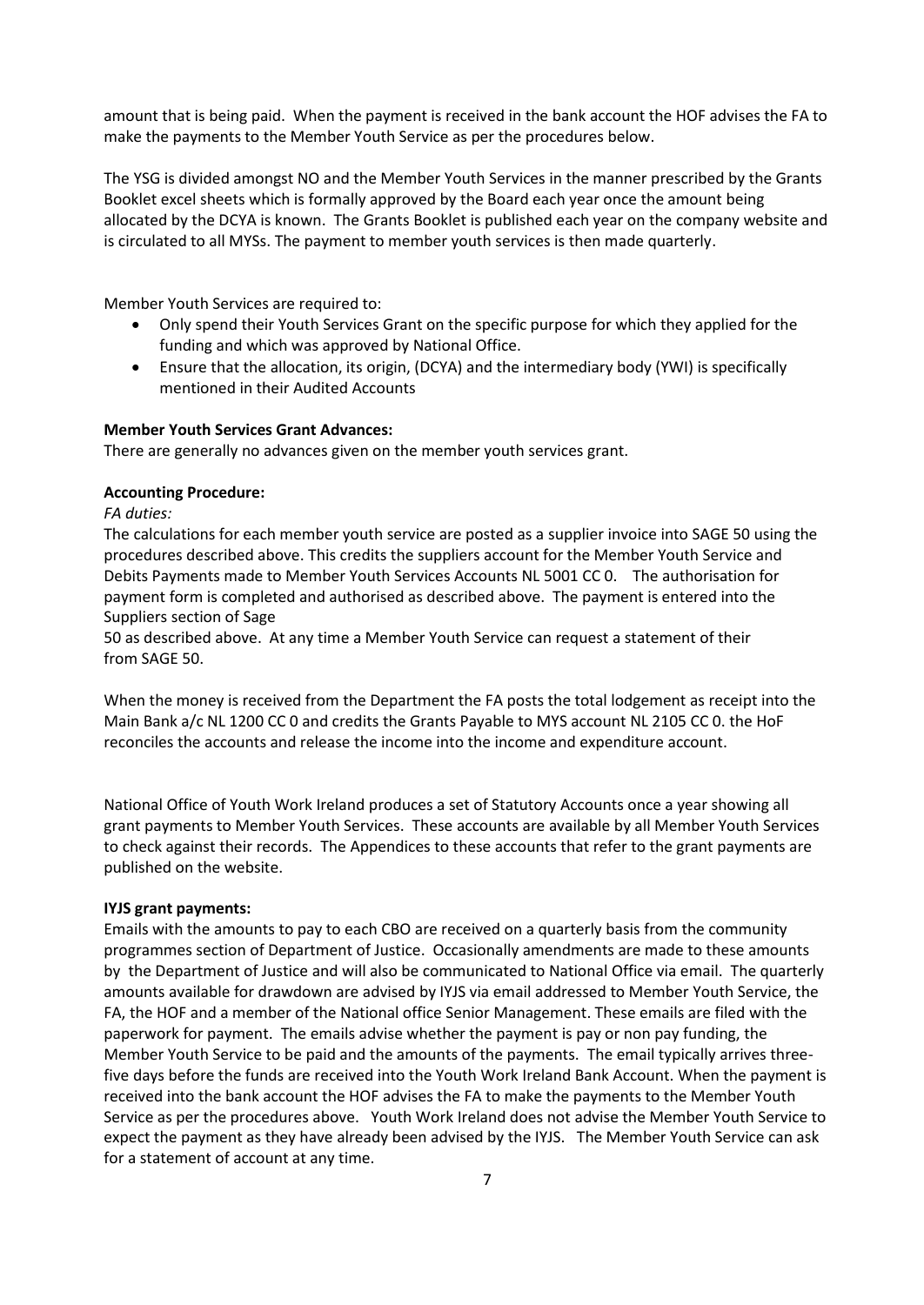#### **Other Project Funding:**

No advance should be given if the funds are not already with YWI. However, if there are extenuating circumstances, this may be considered. Providing that this does not cause issues with cashflow, an application can be considered by Management Team. The F&GP should be informed of any exceptions agreed. The agreement must be signed by the chair of the MYS and approved by the chair of YWI.

## **Accounting Procedure:**

#### *FA duties:*

The emails are posted as a suppliers invoice into SAGE 50 using the procedures described above. This credits the suppliers account for the Member Youth Service and Debits Payments made to Member Youth Services Accounts NL 5006 CC 0. The authorisation for payment form is completed and authorised as described above. The payment is entered into the Suppliers section in SAGE 50 as described above. At any time a Member Youth Service can request a statement of their account from SAGE 50.

When the money is received from the Department of Justice the FA posts the total lodgement as receipt into the Main Bank a/c NL 1200 CC 0 and credits the Grants Payable to MYS account NL 2105 CC 0.

## **Section E: Trade Debtors, Bad Debts:**

Payment on all invoices is expected within 30 days. Customer statements are sent on a regular basis by the FA. An aged debtor report is produced on a monthly basis and all follow ups are recorded on this by the FA. The HOF will investigate any long outstanding items and work with the FA to resolve these.

If there is a dispute over a debt, a credit note can be raised for this if the query is valid. If a customer has not paid their debt and it has remained outstanding for a number of months, it may need to have a bad debt provision raised against it. Bad debt provisions can only be raised against specific debts according to SORP rules.

#### **Accounting procedure:**

Invoices are raised under 'New invoices' in the Customers Section of Sage 50. Invoices will be raised by the FA or by the named staff where this is necessary.

Payments from debtors may come in the form of cheque, cash, EFT, or via Paypal. All receipts will be recorded in 'Receive Payments' on the Customer Section in Sage 50. Either the SAGE 50 customer and bank receipts report or an equivalent excel spreadsheet detailing the customer name, amount paid, cheque number, and invoice number will be completed for cheques and cash that are for lodgement. These reports will be filed in a lever arch file in lodgement number order in the Finance Office. Any documentation accompanying the cheques or cash should be filed with this document. Any paperwork relating to EFT lodgements directly into the bank account should also be filed in the lever arch file along with the aforementioned spreadsheets in date order.

Lodgements of cash or cheques will be made to the current account on a weekly basis by the FA or another member of the Finance Team. The lodgement card is used for this. The bank ATM machine will issue a receipt of all cheques lodged as part of this procedure.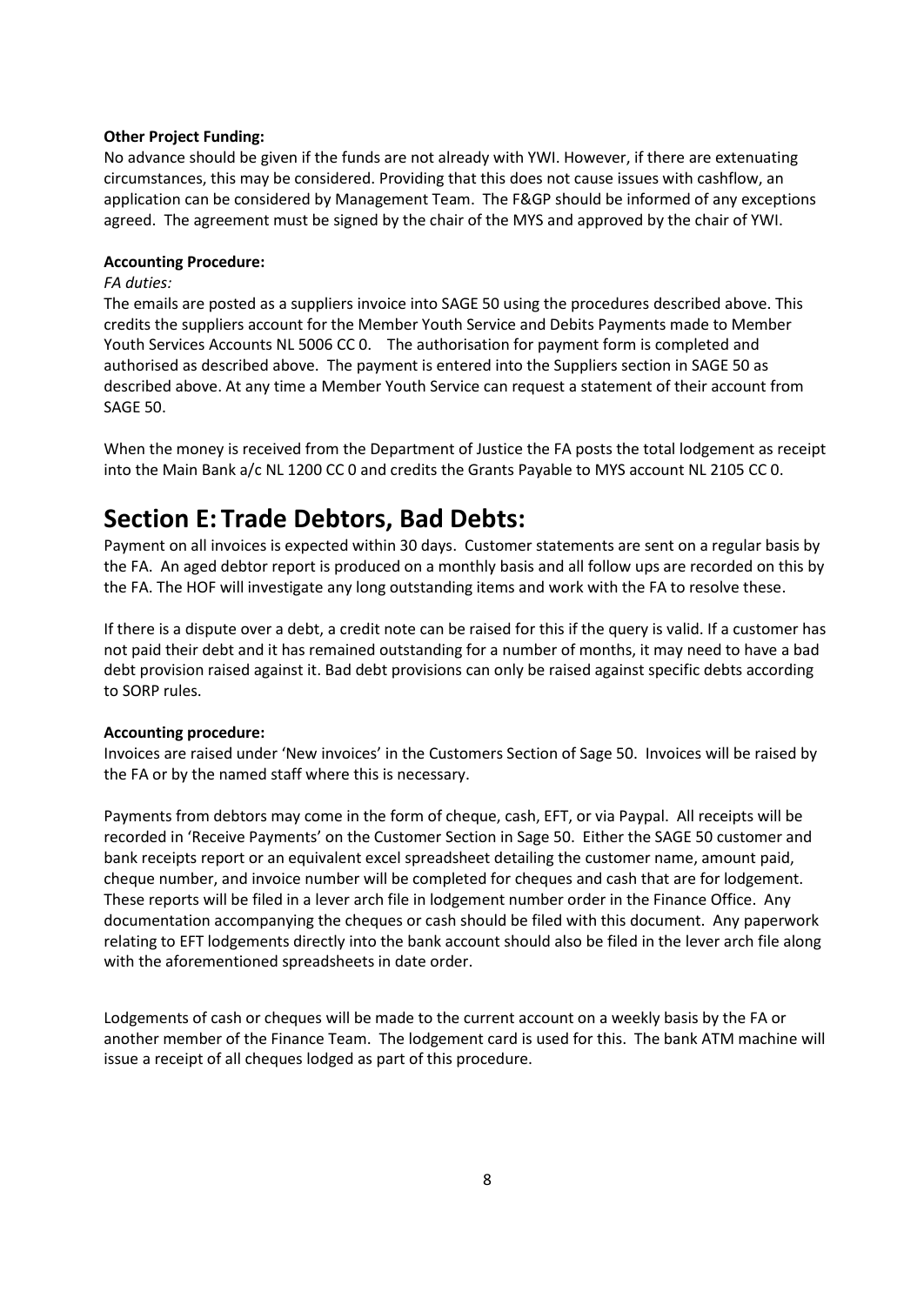# **Section F: Cash Policies**

Use of cash is strongly discouraged as it adds risk for the organisation and for staff members. There are a number of petty cash boxes held in the office. It is the responsibility of the owner of these boxes to ensure that the following procedures are followed:

- All receipts are kept in the box
- Only the owner should have access to the box
- The box must be locked and kept hidden in a drawer
- Any loss of cash/receipts must be reported immediately to finance
- Petty cash should only be used where the normal methods of payment cannot and should not exceed €50
- All expenditure should go through the appropriate channels of approval and be inline with budget
- Floats for events can be given but should not exceed €500

## **Accounting procedure:**

Every person who has a named petty cash box keeps independent records and submits them to the Finance Team monthly. The HOF will reconcile these records to the Finance department records. Any discrepancy must be explained to the satisfaction of the HOF. Another member of the Finance team will regularly count the balance in the cash box and reconcile this to both sets of records. This will then be posted in Sage by the FA. Any irregularity in the maintained of petty cash must be brought to the attention of the CEO by the HOF. The CEO will decide if the F&GP need to be made aware of these issues.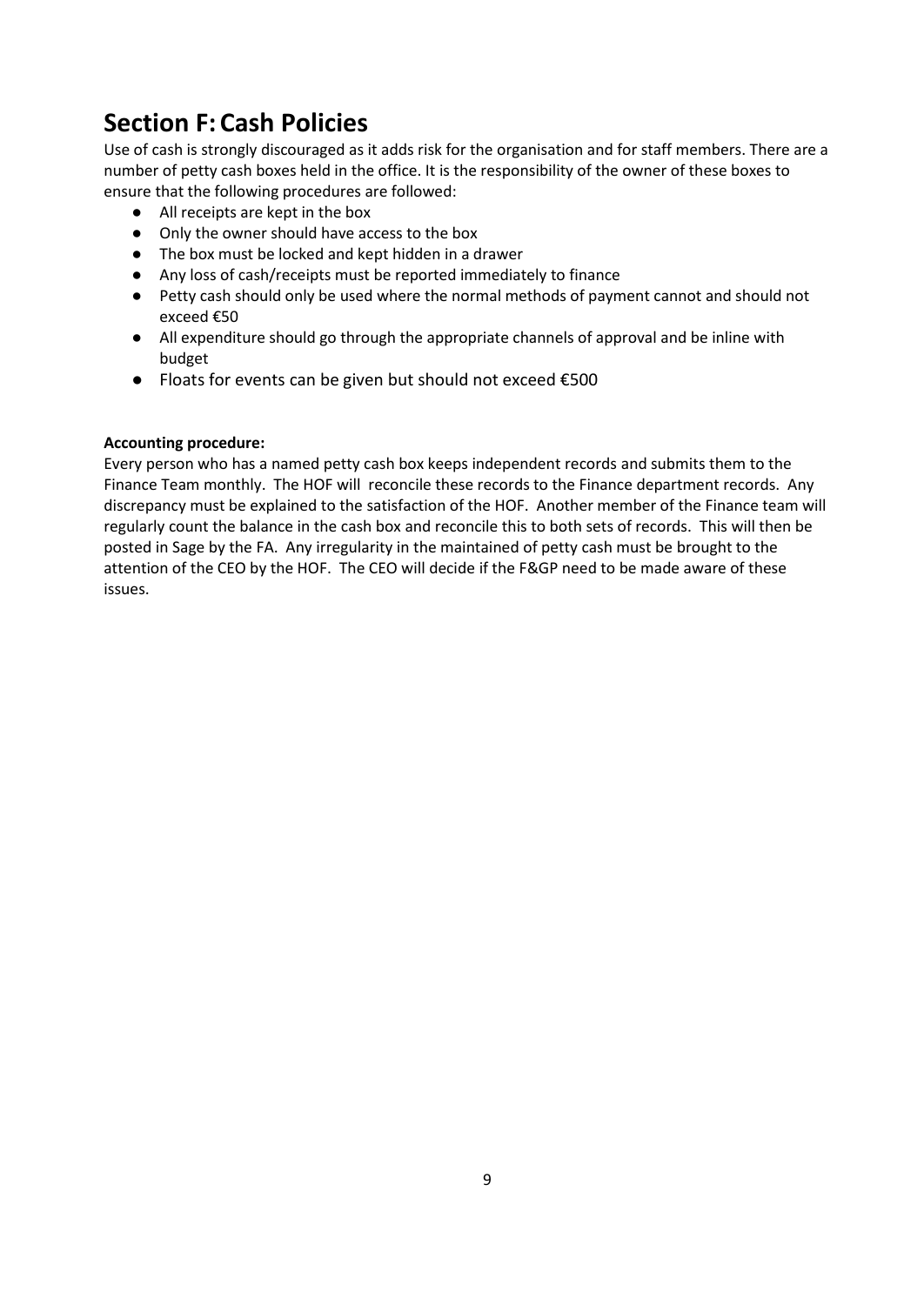# **Section G: Travel and Subsistence Policies:**

Travel and subsistence which is incurred while carrying out the business of the organisation, is paid to employees, Board members, members of Board Sub committees and volunteers. Travel and Subsistence is a refund of the expenses incurred in the normal duties of work/volunteering only.

All claims for travel and subsistence payment are required to be submitted on Youth Work Ireland's Expenses Claim Form (Appendix 4).

The expenses claim form is submitted to the FA who checks the claim form for the following:

- Claims are submitted on the correct claim form.
- All receipts are correct and attached.
- The claims adhere to the finance policy
- The amounts contained are correct Mileage where applicable is reasonable and mathematically correct. Mileage is only claimed from the place of business (usually 20 lower Dominick street) and not from another point. Please see rates in the table below.
- That the claim has been signed by the claimant and authorised by either the cost centre manager or their Line Manager when the cost centre manager is the beneficiary.
- Proof of attendance at the meeting should be provided (receipts, attendance sheet if board member/participant

Mileage rates are periodically reviewed and subject to revenue rules. The current rate as of October 2016 for expenses claim form are given in the tables below.

| <b>Travel Policy</b> | <b>Engine Size</b> |                        |                    |
|----------------------|--------------------|------------------------|--------------------|
| Mileage - in Km      | $< = 1200cc$       | 1201-1500<br><b>CC</b> | 1501 cc<br>and $>$ |
| up to 6,437Km        | 31 cent            | 31Cent                 | 31Cent             |
| 6438KM +             | 21.22<br>cent      | 23.62 cent             | 28.46 cent         |

| <b>Travel Policy</b>  |               | <b>Engine Size</b>     |                    |
|-----------------------|---------------|------------------------|--------------------|
| Mileage -<br>in miles | $< = 1200cc$  | 1201-1500<br><b>CC</b> | 1501 cc<br>and $>$ |
| up to 4000 miles      | 50 cent       | 50 cent                | 50 cent            |
| 4001 miles +          | 34.15<br>cent | 38.01 cent             | 48.8 cent          |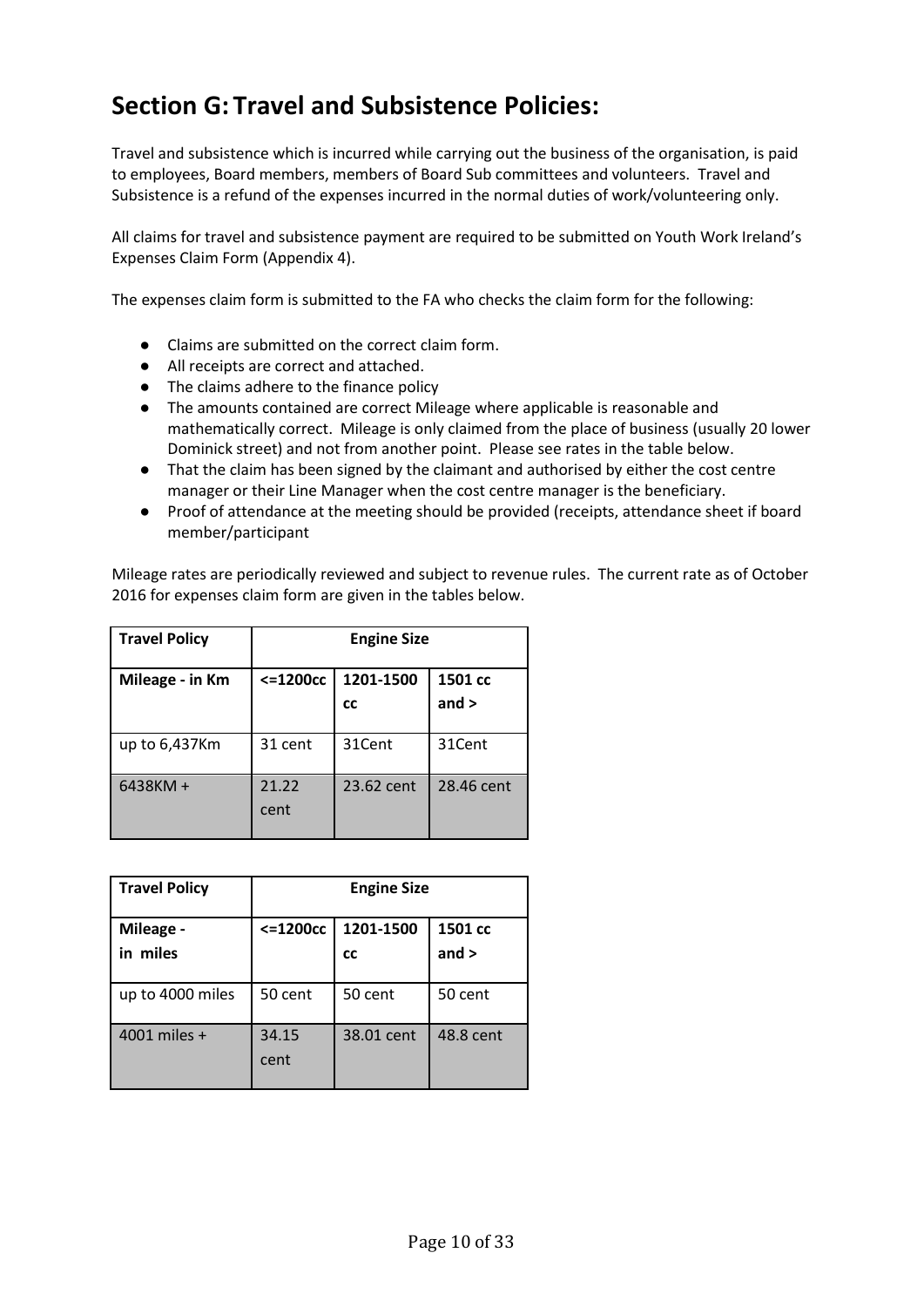### **Own transport should only be used:**

- Where no suitable public transport is available.
- Where it is not feasible to make arrangements to avoid the unnecessary duplication of the use of own cars.
- Where public transport is available only at equal or greater expense.
- Where time restrictions prevent the use of public transport.
- When consideration has been given to the possibility of holding the meeting remotely and it has been decided that a face to face meeting would have better outcomes for the organisation.

All other expenses are payable based on receipts. Subsistence allowance will be paid in respect of lunch and dinner where an employee necessarily incurs expenses when on duty outside the workplace. The rates normally paid for lunch and dinner are as below. It should be noted that these are maximum rates and all claims must be accompanied by receipts. There will be no reimbursement of alcohol as per Youth Work Ireland policy.

Breakfast – to a maximum of €10.00 per head for unavoidable early starts and foreign travel. Where you have to leave your home before 7.00am.

Lunch – to a maximum of €15.00 per head *(to include a non alcoholic beverage)*

Dinner – to a maximum of €30.00 per head (*to include a non alcoholic beverage)*

In the case of international travel, Staff and Volunteers should endeavour to find meals at the above rates. This is not always possible and in such cases, claims for re-imbursement should be approved by the CEO for staff Members and by the Treasurer for the CEO and Board Members

Youth Work Ireland will pay the accommodation including breakfast for an individual who is required to make overnight stays in performance of their duties. Youth Work Ireland will not pay for accompanying spouses/partners/additional people with the exception of accompanying carers. All expenses for accompanying carers must be approved by the CEO before the cost is incurred. The maximum rate is normally as follows:

Ireland: €125 per night, bed and breakfast \*

Receipts must be produced to claim reimbursement of these expenses through the normal expense claim form route.

#### **Other information:**

All accommodation for board members and volunteers will be approved and booked by the appropriate Youth Work Ireland National Office staff member. In making these bookings National Office staff will pay due regard to the maximum rates outlined and to the management of their budgets. The normal cost centre manager for Board budgets will be the CEO and/or President/Chair of the Board. The assistant to the CEO will have the power to act on behalf of the CEO with this regard.

Staff members are responsible for providing volunteers with expense sheets and monitoring expenditure on volunteer expenses, to ensure they remain within agreed budgets and are administered as per guidelines above.

It is the responsibility of the Secretariat of each of the Board Sub-groups to disperse Expenses Claim Forms at face to face meetings. When possible, members should complete the claims at the meetings and provided receipts (originals or photographed). The Chair of the Sub-group must authorise each claim at the end of the meeting. The Secretariat then passed the claims to the Finance Department of immediate processing.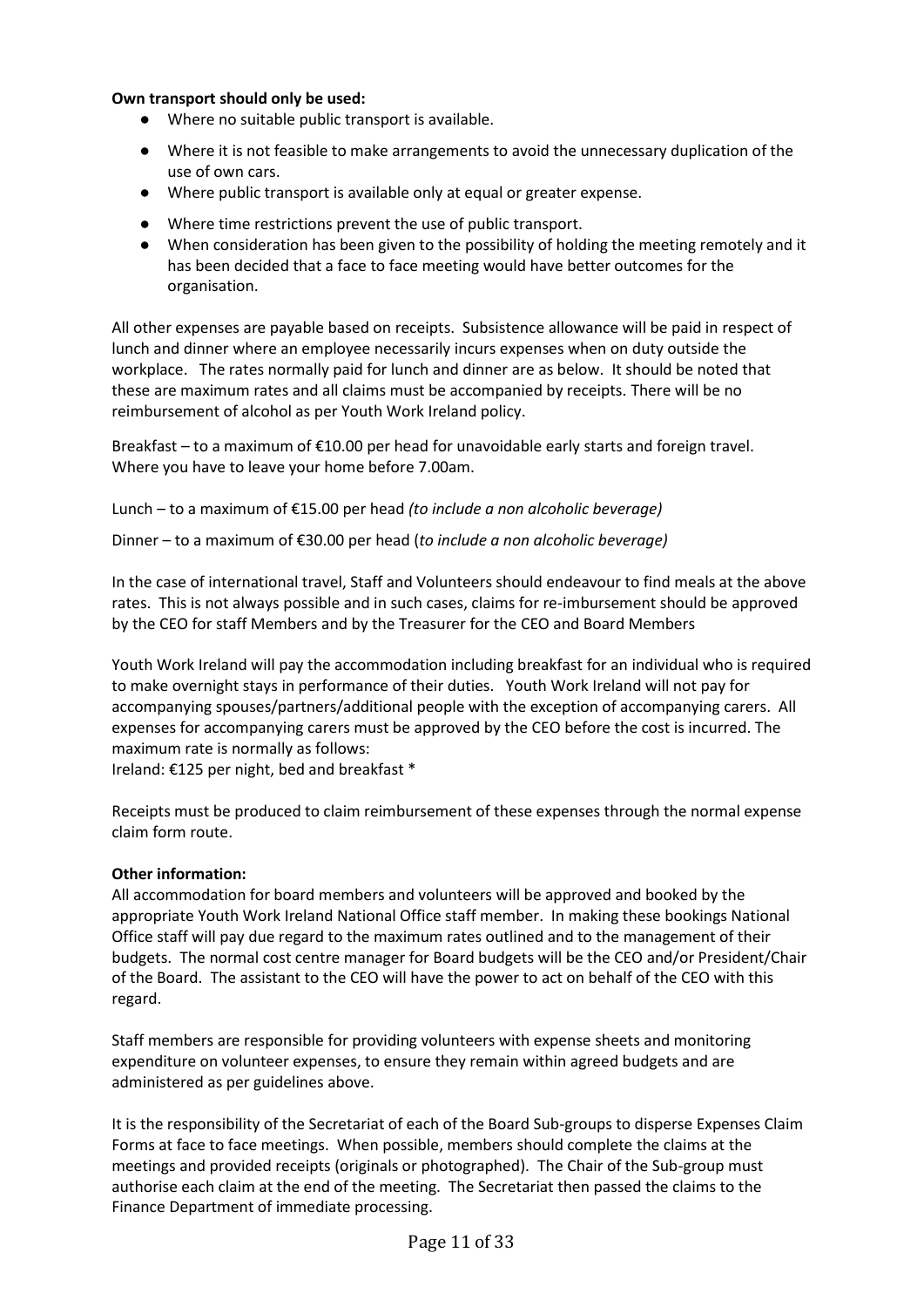## **Timing of claims:**

All claims should be completed by the claimant and submitted to the FA as described on the relevant form at the end of each calendar month. It is important that claims are submitted promptly to finance. This is to ensure that are promptly claimed from external donors. Claims over 2 months old will not be processed unless formal approval is given and minute by the F&GP. In such circumstance the claimant will have to provided strong reasons as to why an exception should be made to the normal timelines for claims.

Payments by credit card for Travel and subsistence are subject to all of the rules and procedures above.

### **Internships – expenses payments policy:**

Internships are considered to be different from that of normal volunteer work or work experience undertaken by students in that they have signed a formal internship agreement with Youth Work Ireland. Interns may not receive remuneration for their work in Youth Work Ireland. However, Youth Work Ireland will contribute towards out of pocket expenses in the following cases:

- Travel to and from the place of work
- Travel undertaken in the course of work. Overnight accommodation and meals will be paid according to the main staff policy above.
- Telephone, postage and other communication costs incurred for work
- Essential protective clothing and other health and safety measures required for carrying out the work being undertaken.
- For some interns Youth Work Ireland will consider paying vouched lunch expenses, an amount to be agreed with the Line Manager but shall be no more than €5, for a normal full days work. Any payments made will require the approval of the Supervisor (A Supervisor is named in the interns volunteer contract). All items will be paid on the completion of the expenses claim form and on production of valid receipts.

In the case of internships which are financed by either the European Solidarity Corps or the Eurpean Voluntary Services (EVS), Youth Work Ireland will adhere to the funding rules outlined by Leargas and the European Commission.

- Staff members, board members or volunteers who incur legitimate exceptional expenses while delivering the business of the organisation and which are not explicitly covered in the current financial policy, will need to make a case for reimbursement to their line manager in the first instance, and then to the CEO and /or ACEO. Such exceptional expense should be claimed in a separate claim form to the normal Travel and Substance Claim form. If approved by the CEO and/or the ACEO, the Finance Department will process the payment. In the case of the CEO claiming exceptional expenses, these will need to be approved of both the Chair and the F&GP.
- The organisation from time to time offers hospitality to guests of the organisation. In such limited cases the following limits apply:
- Lunch to a maximum of €10.00 per head *(to include a non alcoholic beverage)*
- Dinner to a maximum of €20.00 per head (*to include a non alcoholic beverage)*

 Such expenses will need to be formally signed off by the CEO and / or the assistant CEO and then by the F&GP.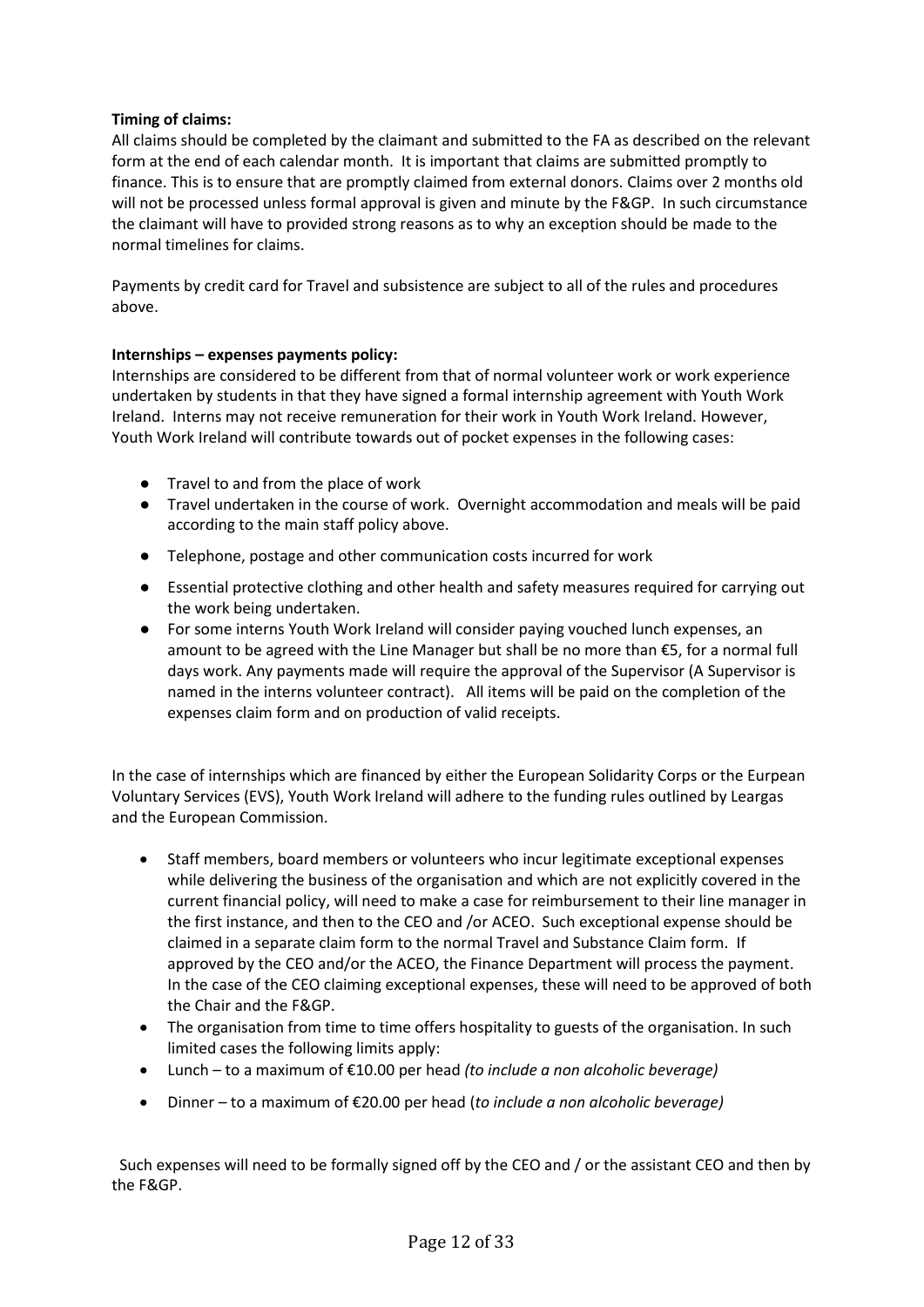# **Section H:Mobile Phones:**

Mobile phones are an important communications tool that can improve the availability and increase the productivity of Youth Work Ireland. As such they should be used in an efficient, lawful, safe and ethical manner. Youth Work Ireland staff are accountable for appropriate use of their official mobile and should abide by the Mobile Phone Acquisition and Usage Policy.

## **Provision of mobile phone handsets and use of personal handsets:**

With the approval of the Board, Youth Work Ireland will provide mobile phones for staff providing there is budget. These phones must be acquired from a reputable dealer and be in compliance with the anti Fraud Policy (which is a subset of this policy but which is not made available to members of the public for security reasons).

Youth Work Ireland's current mobile carrier (Three) gives unlimited calls and texts to Irish landlines, mobiles for a reasonable monthly rate. Where an employee uses his/her personal phone for a significant business usage the CEO may approve the refund of the proportion of business usage on the three bills upon the production of official invoices in which business related usage is highlighted and verified.

Alternatively the employee may request to be put on the company Three bill and refund their personal usage via payroll deduction. This will be reviewed by the HOF on a monthly basis. The mobile phone set is bought by and remains the personal property of the employee at all times and they are responsible for its proper care and its insurance. The employee must remember in this case that the use of the handset must be in compliance with the anti-fraud policy as outlined in section O.

### **Usage:**

Mobile phones provided by Youth Work Ireland remain the property of Youth Work Ireland. In general, the use of company mobile phones should be restricted to essential business calls having regard to the cost of using these phones. Calls of a personal nature can be made from a company mobile phone where unavoidable. Other non-essential personal calls should be made on personal mobile phones. The cost of any personal calls including VAT made on the company phone should be reimbursed to the company by the user.

The CEO of Youth Work Ireland reserves the right to audit (or delegate an auditor) mobile phone usage. Youth Work Ireland staff may be called upon to explain their use of mobile phones.

#### **Charges:**

Normally all private calls that are made will be reimbursed to the organisation.

All business call charges will be paid for by Youth Work Ireland. All Youth Work Ireland phone accounts are monitored and users shall be responsible for the use and provide an explanation of call charges if requested.

## **Security of Mobile Phones:**

Staff issued with a mobile phone purchased by Youth Work Ireland must insure security of the phone and any allied equipment at all times. The following should be noted:

- Should a mobile phone be lost or stolen, the user must report the matter immediately to the HOF in order to block the number and handset.
- Users must care for and use the phone in their possession in a responsible manner. Breakages, damage or loss of equipment may necessitate the reimbursement of any associated costs incurred by the Youth Work Ireland in relation to the repairs or replacement of the affected equipment. Users are required to keep mobile phones clean and in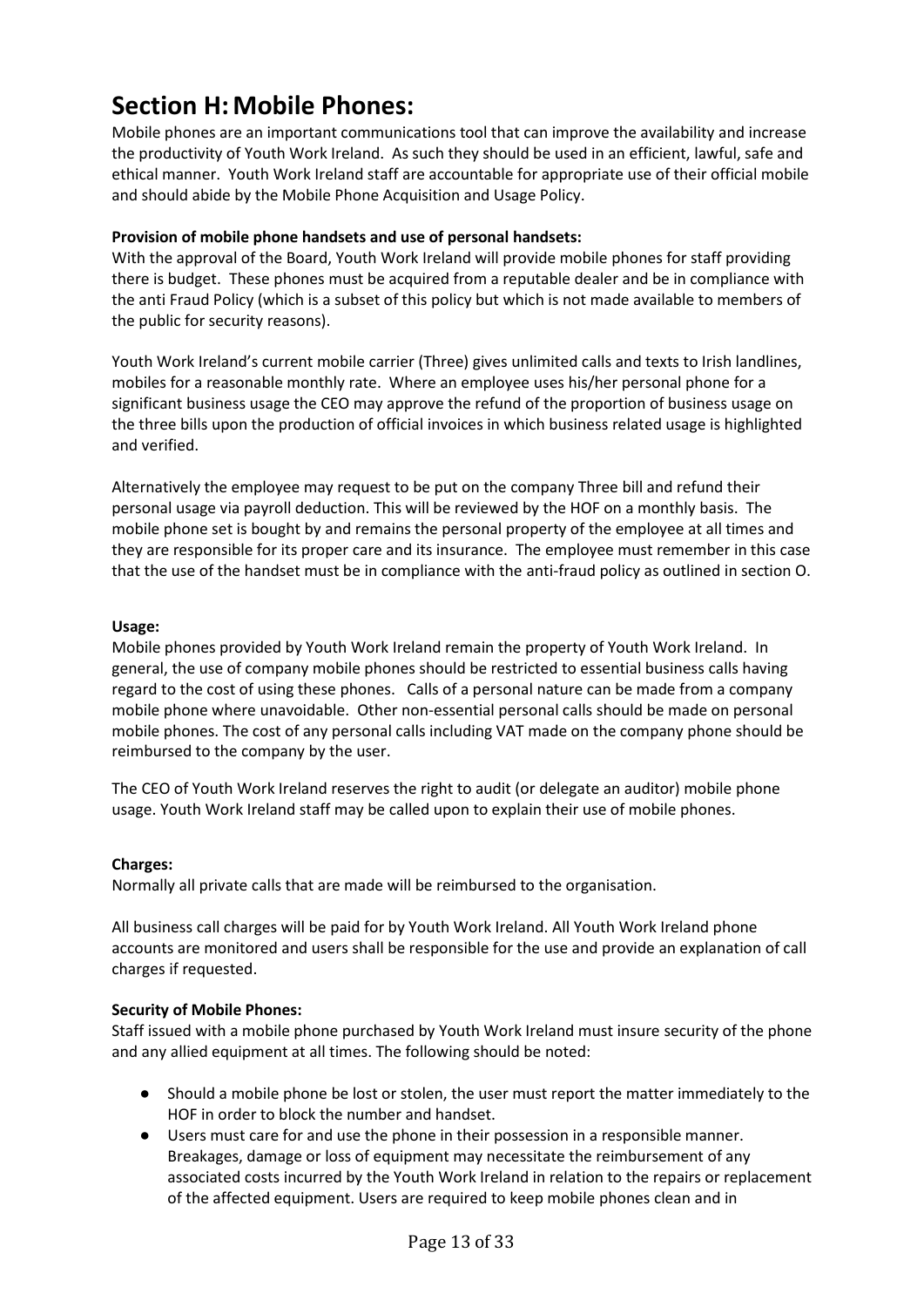serviceable condition to the best of their ability, and report all irregularities immediately to the HOF.

● All phones are expected to have a useful lifespan of three years from the date of purchase and will not be replaced or upgraded until that date.

There are a number of built in protection mechanisms that the user should apply in the day to day operation of the mobile phone:

1. Activate the keypad lock.

2. A PIN code must be used to lock the phone so that if the phone is subsequently stolen or lost a PIN

code must be used to unlock the phone.

- 3. Secure the phone at home as if it is a personal possession.
- 4. Mobile phones must not be left in unattended vehicles.
- 5. Phones should be kept in protective cases.

6. In accordance with the law of the land, YWI Staff must not use mobiles while driving unless they have hands free technology in their vehicle.

#### **Procedure for Upgrade:**

Hand sets can only be upgraded after a minimum of three years. Requests for upgrade should be submitted to the HOF. The HOF is responsible to ensure that the acquired hand set complies with the anti-fraud policy. All unused mobile phones should be surrendered to the HOF.

#### **Payment of legitimate expenses incurred by staff while working from home.**

It is the policy of Youth Work Ireland to ensure that staff members are not out of pocket regarding the provision of day to day items they need in the performance of their duty while working from home. Youth Work Ireland will cover the cost of any reasonable identifiable agreed additional cost clearly arising from the necessity of working from home.

Such expenses include, stationary (Paper, pens, ink cartridges etc.), stamps etc. As in all other areas, value for money should be upmost in the mind of everybody.

Process

- 1. PO to be drawn up in the usual way listing the items required.
- 2. Approval of PO by line Manager
- 3. Items to be purchased on-line, supermarkets or other shops wherever best value of money is found.
- 4. Itemized receipt requested and received.
- 5. PO along with receipts to be submitted to the Finance Department.

The Organisation is open to discussion, addressing and finding solutions to any other issues which will made working remotely possible and sustainable.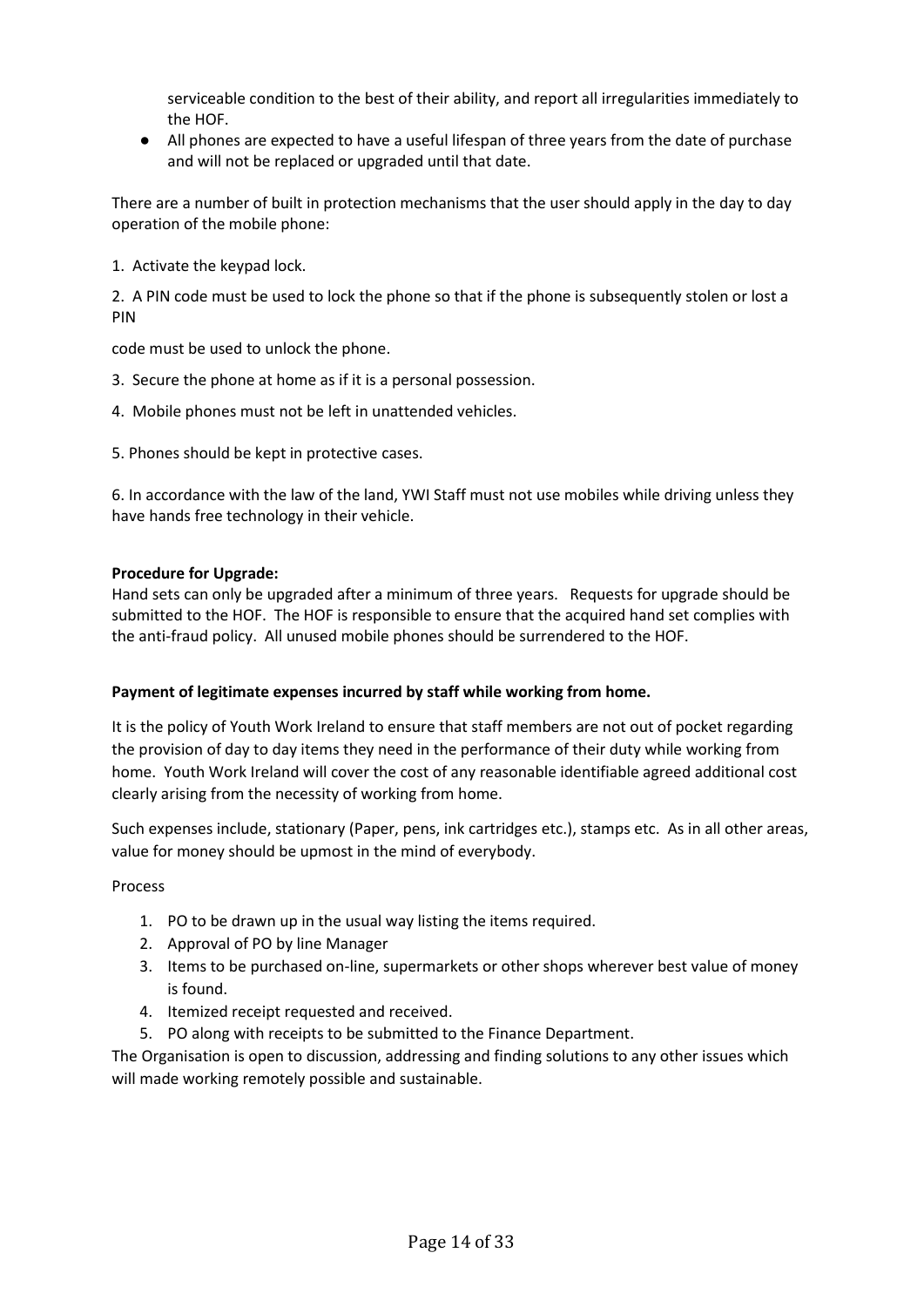## **Section I: Fixed Assets and the Fixed Asset Register**:

Any hardware, furniture or equipment over €250 will be capitalised and included in the fixed assets register.

Details to be recorded in the Asset Register include:

- a meaningful description of the asset
- date of acquisition
- cost Inclusive of VAT
- location of asset
- asset category e.g. Furniture and Fitting; Office equipment
- depreciation rate
- annual depreciation charge
- annual year end NBV
- date of disposal
- value of disposal

The Asset Register is maintained by FA and is reconciled by HOF. Depreciation is on a straight line basis as follows:

| Fixtures & fittings                                                    | 20% per annum    |
|------------------------------------------------------------------------|------------------|
| Equipment                                                              | 25%per annum     |
| Mobile Electronic Equipment (such as laptops, iPADS and mobile phones) | 33.33% per annum |
| Land and Buildings                                                     | 2% per annum     |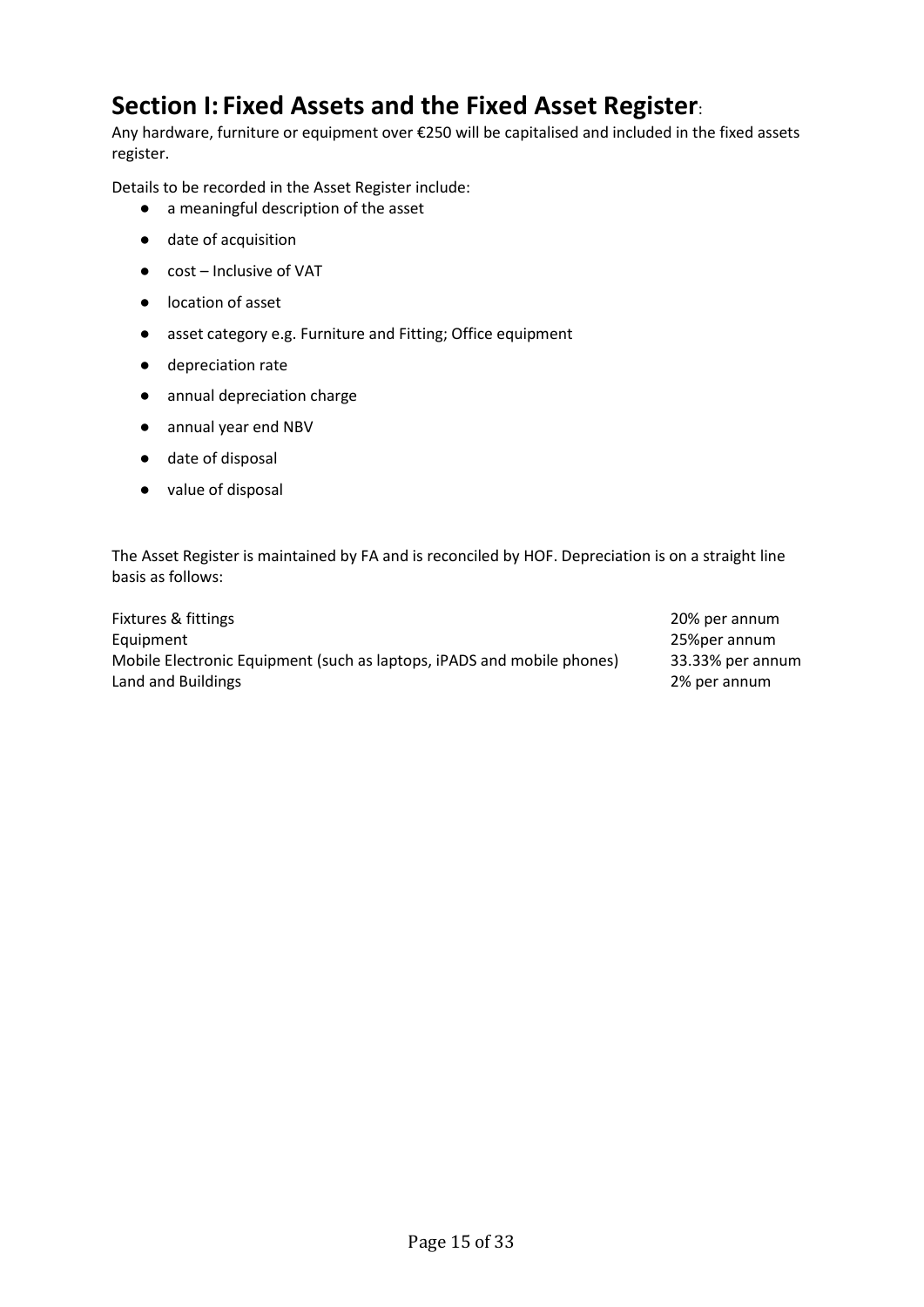# **Section J: Payroll and Salaries:**

Payroll is run on a monthly basis normally by the Finance Assistant (FA) on the 28th of the month. All amendments to the payroll must be with the FA on the 21st, signed by the appropriate line manager. A payroll form is to be completed (see appendix5). These will be approved by HOF. Payroll is run through the system PayDay and both the HoF and FA have access to this.

All revenue deductions are taken from the ROS (ROS) website and therefore any issues with tax must be raised by the employee to ROS in the first instance. ROS now operates on a real time basis so changes are updated as they happen.

There may be other deductions requested by staff; bike to work scheme<sup>1</sup>, private pension, health insurance, savings. New deductions must be advised to finance by 21<sup>st</sup>.

A payslip is emailed to each staff member on a monthly basis.

Revenue deductions are paid via EFT on ROS after the payroll is completed.

Pensions deductions from employees will be paid to Bank of Ireland Finance on the last working day of the same month as the deduction was made. A list of the deductions per employee is provided to Bank of Ireland Finance on or before that date.

Any queries with regard to payroll should be addressed to the FA and/or HOF as appropriate.

 $1$  The Bike to work scheme is operated by Youth Work Ireland. It is subject to approval and is dependent on cashflow flow being sufficient to allow it. Under the scheme, according to Revenue conditions, a person is entitled to participate in the scheme once every 5 years. The bike must be paid off within 12 months.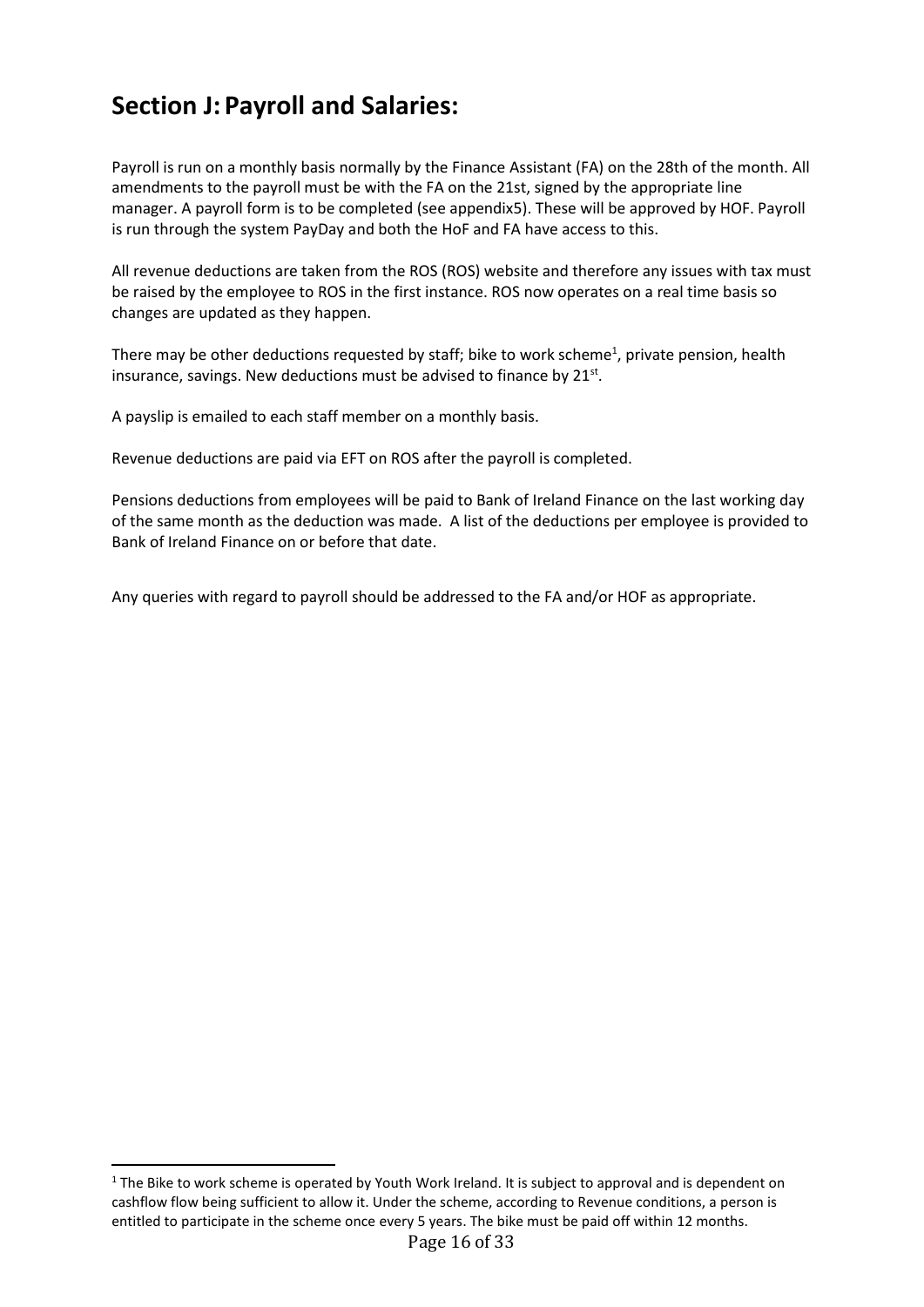## **Section K: Procurement of goods and services:**

## **Overview:**

Value for money is a key principle for expenditure on behalf of Youth Work Ireland.

This policy has looked at a series of requirements from our donors and has incorporated those requirements into them. As we are publicly funded, this policy must be followed. It allows us to demonstrate transparency and accountability to our funders and their agents, Statutory Regulators, our company members (the Member Youth Services and to the young people with whom we work.

Authorisation Limits:

|                                            | Cost<br>Centre<br><b>Manager</b> | <b>Line Manager</b> | <b>HOF</b>         | <b>CEO</b>         | F&GP<br>(Treasurer) | <b>Board</b>   |
|--------------------------------------------|----------------------------------|---------------------|--------------------|--------------------|---------------------|----------------|
| YSG<br>Membership<br><b>Grants Booklet</b> |                                  |                     | $\pmb{\mathsf{X}}$ | $\pmb{\mathsf{X}}$ | $\pmb{\mathsf{X}}$  | $\mathsf X$    |
| Purchases up to<br>€500                    | $\boldsymbol{X}$                 |                     |                    |                    |                     |                |
| Purchases<br>over €500 to<br>€5,000        | $\mathsf{x}$                     | $\mathsf{x}$        |                    |                    |                     |                |
| Purchases<br>over €5,000-<br>€10,000       | $\mathsf{x}$                     | X                   | $\pmb{\mathsf{X}}$ |                    |                     |                |
| Purchases<br>over €10,000-<br>€25,000      | $\mathsf{X}$                     | $\mathsf{x}$        |                    | $\mathsf{x}$       |                     |                |
| Purchases<br>over €25,000                  | $\pmb{\mathsf{X}}$               | X                   |                    | $\mathsf{X}$       | $\mathsf{x}$        | $\pmb{\times}$ |

**All purchases must be accompanied by a payment authorisation form and email approval as appropriate above. Purchase orders should be completed in advance of making the purchase for all amounts over €500.**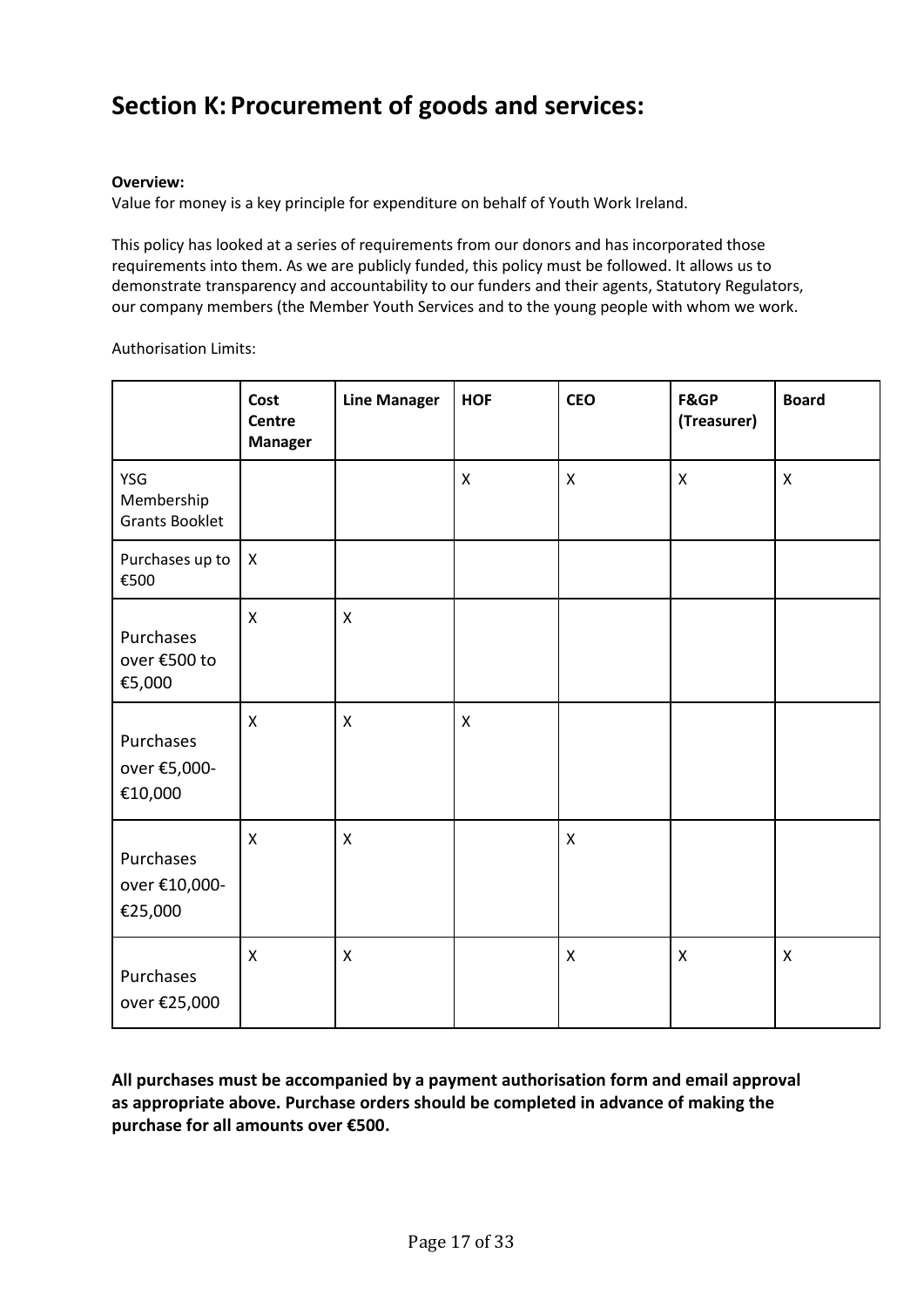### **For all Goods and services from 75.00 Euro upwards**

The Supplier must provide an invoice with the following:

- Headed paper where possible
- Name and Address
- A sequential invoice number.
- Tax reference number (VAT/IT/CT/PPS)
- Date
- Details of work done and charges

### **In addition:**

- For goods/services from **€200 to €5,000** (in one calendar year) you must source **two price checks** for each order. Copy of the checks must be attached to the PO and the payment authorisation. These need to be saved in the finance payment folders in order to provide back to donors.
- For goods/services greater than **€5,000 and less than or equal to €25,000** you must source **three written quotes.** A copy of all 3 quotes must be attached to the Purchase Order. These should also be saved alongside the quote evaluation form in the payment folder (appendix 5)
- $\bullet$  For goods/services in excess of €25,000 a formal tendering process is required.

## ● **Contractors and Consultants**

Where outside consultants are contracted to work for the organisation a number of conditions apply:

- For self-employed consultants under contracts for services we require that the contract should clearly state that the contractor is responsible for all payments with are lawfully due to the exchequer.
- Contracts with a value of  $$5,000$  and over or where funding requirements demand, shall require three quotations. Where practical a tendering process should be initiated. Tenders may be sought by phone, appropriate internet sites or national press.
- Where due to a lack of multiple consultants/suppliers three quotes cannot be obtained or where it is deemed preferable and appropriate to retain specific expertise e.g. counsel, then this should be documented and sent to the CEO and HOF.
- The decision on the choice of consultant/supplier should be documented a Quote evaluation form should be completed detailing the reason for the choice from those listed
- If a company or person who has tendered for a contract and has been unsuccessful but wishes to appeal the decision, they should detail their concerns in a letter to the CEO. The CEO will review the tender documents including the marking system in consultation with the HOF and the assessment panel. He /She will then respond to the unsuccessful candidate in writing. In the case where the CEO was directly involved in the process, the Chair of the board will review the process.
- A formal contract should be prepared and signed by both parties, setting out clear purpose, timeframes, costs, ownership of material produced, publication rights, funder acknowledgments and other conditions as appropriate. A standard contract template shall be held by the Finance Department. The HOF shall in conjunction with the relevant staff member enter the required details. The contract shall be forwarded by the Finance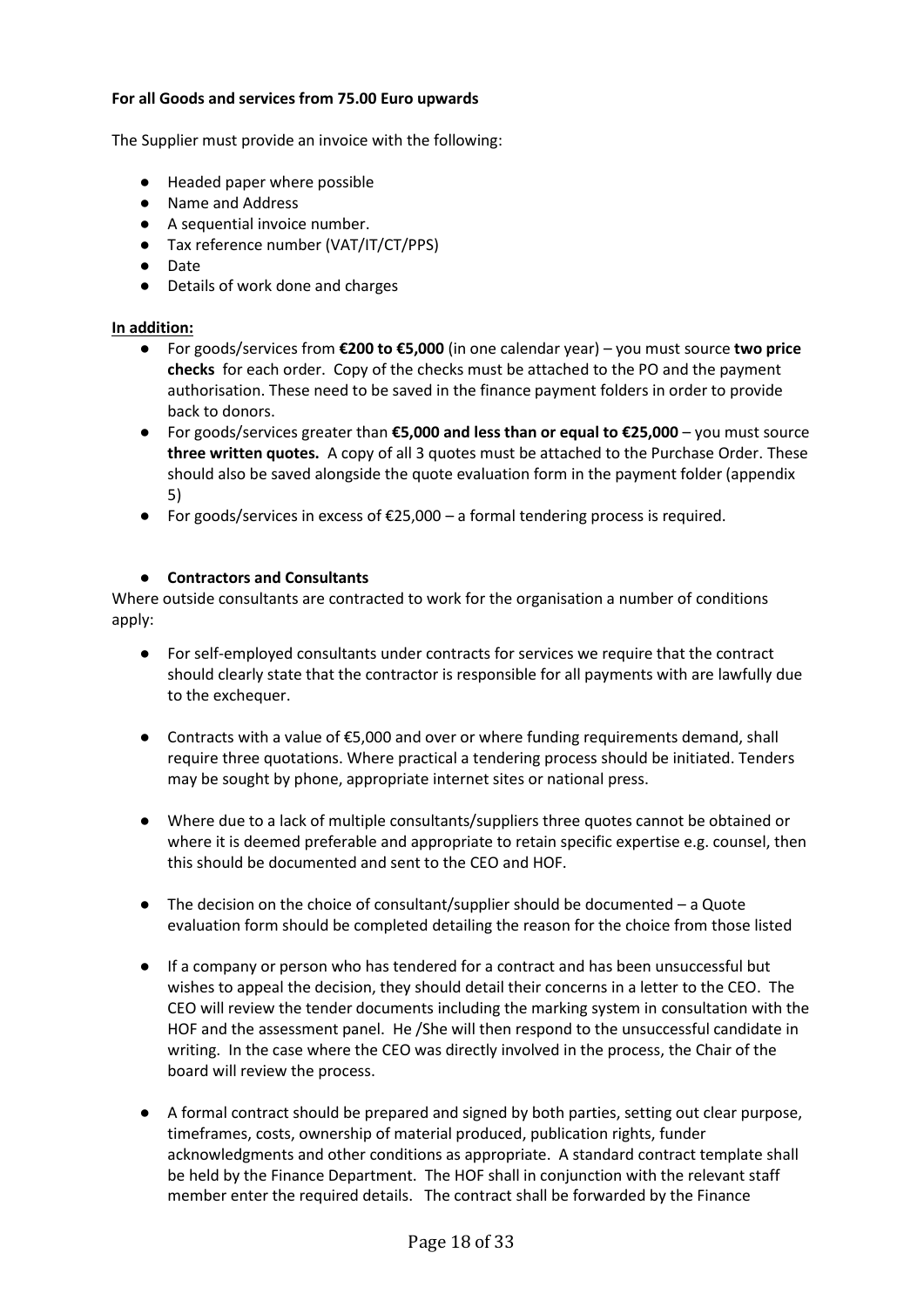Department to the consultant. The consultant shall return the contract to the Finance Department where it will be filed centrally.

● All consultants must furnish a tax clearance certificate if the contract is for €5,000 or over.

All Contractors/Consultants must submit a valid invoice based on an approved contract/quotation as follows:

- Headed paper where possible
- Name and Address
- Tax reference number (VAT/IT/CT/PPS)
- Date
- Details of work done and charges
- The contract should clearly stage that the contractor is responsible for any and all payments which are lawfully due to the exchequer.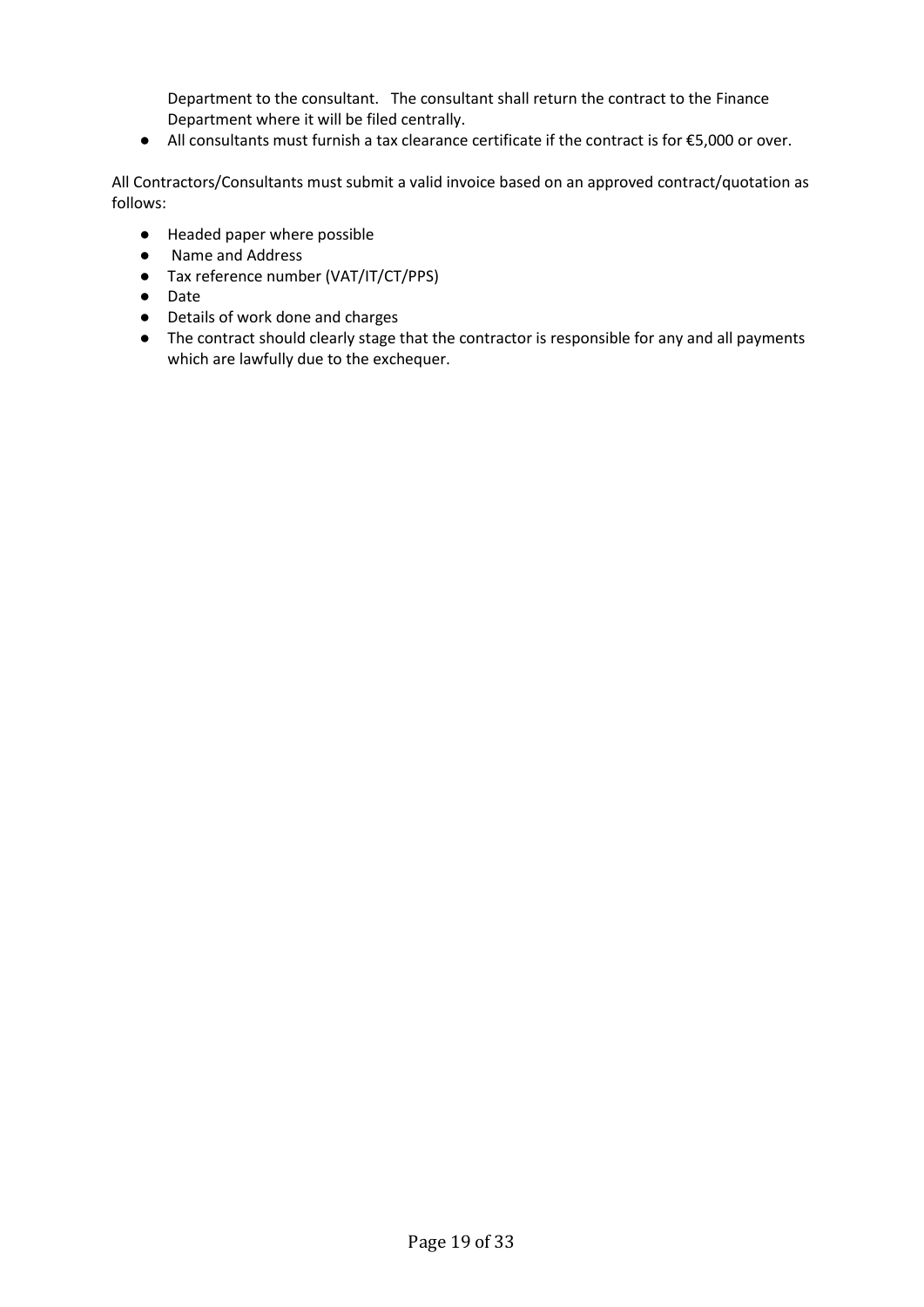# **Section L: The Reserves fund:**

The reserves policy is based on the current operational budget. The reserves policy is split into cash and other reserves and is utilised in the cashflow document.

Our Reserves policy as at June 2020 is:

National Youth Federation Limited trading as Youth Work Ireland will if reasonably able, maintain sufficient reserves for the following:

•Working capital (cash flow): To have adequate cash flows to provide a stable service and to provide working capital when funding is paid in arrears.

•Capital maintenance: To have sufficient funds to maintain its Fixed Assets to include where possible contingency costs.

•Research and Development: To maintain enough reserves to develop the service in line with future needs of Young People and Local Member Youth Services.

•Other Contingencies: a portion of long term liabilities will be included to support the organisation through any downturn in income.

•Restricted funds: These are funds unspent at the year-end that will be spent in line with the funders wishes and intentions in future years. These funds are not available for any other use.

The calculation is approved by F&GP.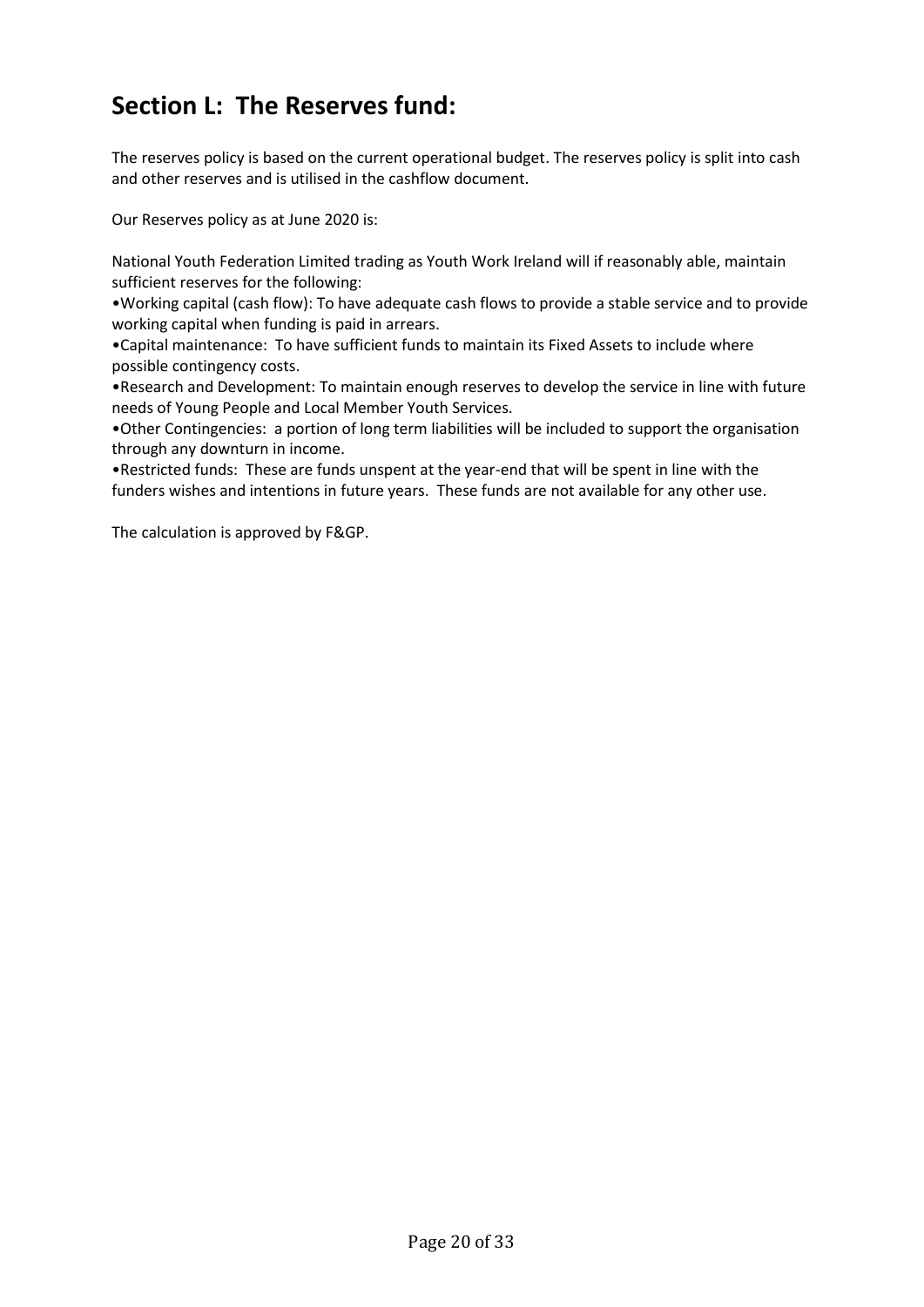# **Section M: Grant Applications:**

All grant applications will go through the grants review committee. This group reviews grant applications and works through the Go/No go decision-making process. The Grant's review Committee is not a decision-making body. Rather, it works through the Go/No go process and makes recommendations to the Management Team. The Management Team reviews the work of the committee and makes timely decisions on the deliberations of the Grants Committee.

All approved Grants must be included in the grants spreadsheet. A copy which is maintained on Group documents and is accessible by the grants committee. The grants committee meet on a monthly basis to review new applications and to ensure continuous improvement in the grants process.

A copy of each successful grant contract and application is to be kept in the box files in the Finance Office and also in the finance folder online. The Management Team, F&GP and Board will be informed of the success and failure of each application as part of the regular reporting in the organisation.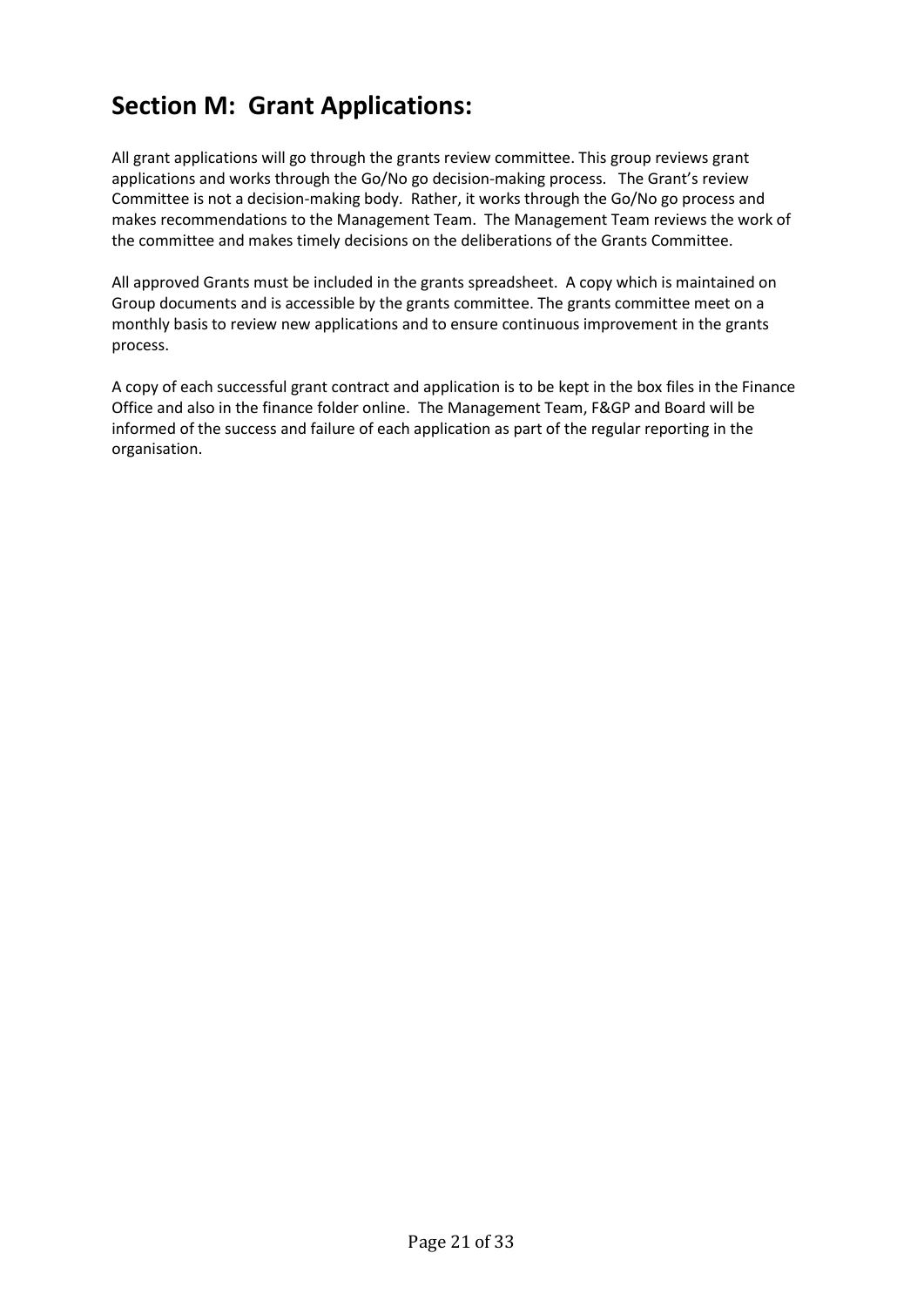## **Section N: Apportionment of indirect costs Policy:**

All expenditure will be charged to an appropriate cost centre. The list is held in group documents and circulated from time to time.

Each new project has its own cost centre. A manager for this cost centre is assigned and must sign for all payments of invoices and other expenses from this cost centre and ascertain that they are:

- 1. Charged to the correct cost centre: I.E they are directly attributable.
- 2. Within budget.
- 3. Within funders rules.

Expenses directly attributable to any specific project are charged directly to their cost centre in full. E.g. Travel and subsistence for Youth Participation Offices are charges to their cost centre 340.

Indirect costs are charged to:

#### **House and Facilities overheads** are cost centre 10.

House and Facilities overheads costs are charged to cost centre 10 (Repairs, Maintenance, broadband etc.). Only real identified costs from invoices may be posted to this cost centre. They are apportioned by the number of desks (17 desks). Apportionment takes place on annual basis.

#### **General Administration costs** are cost centre 20,21,30 and 22.

Administration, post, insurance, Health and Safety, Human Resources (not directly attributable e.g. HR consultants), printing etc. These costs are charges to 20,21,22 and 30. Costs are apportioned per full time equivalent of staff in that year (19 FTE))

The Statement of Financial Activities of the audited accounts is prepared under this policy.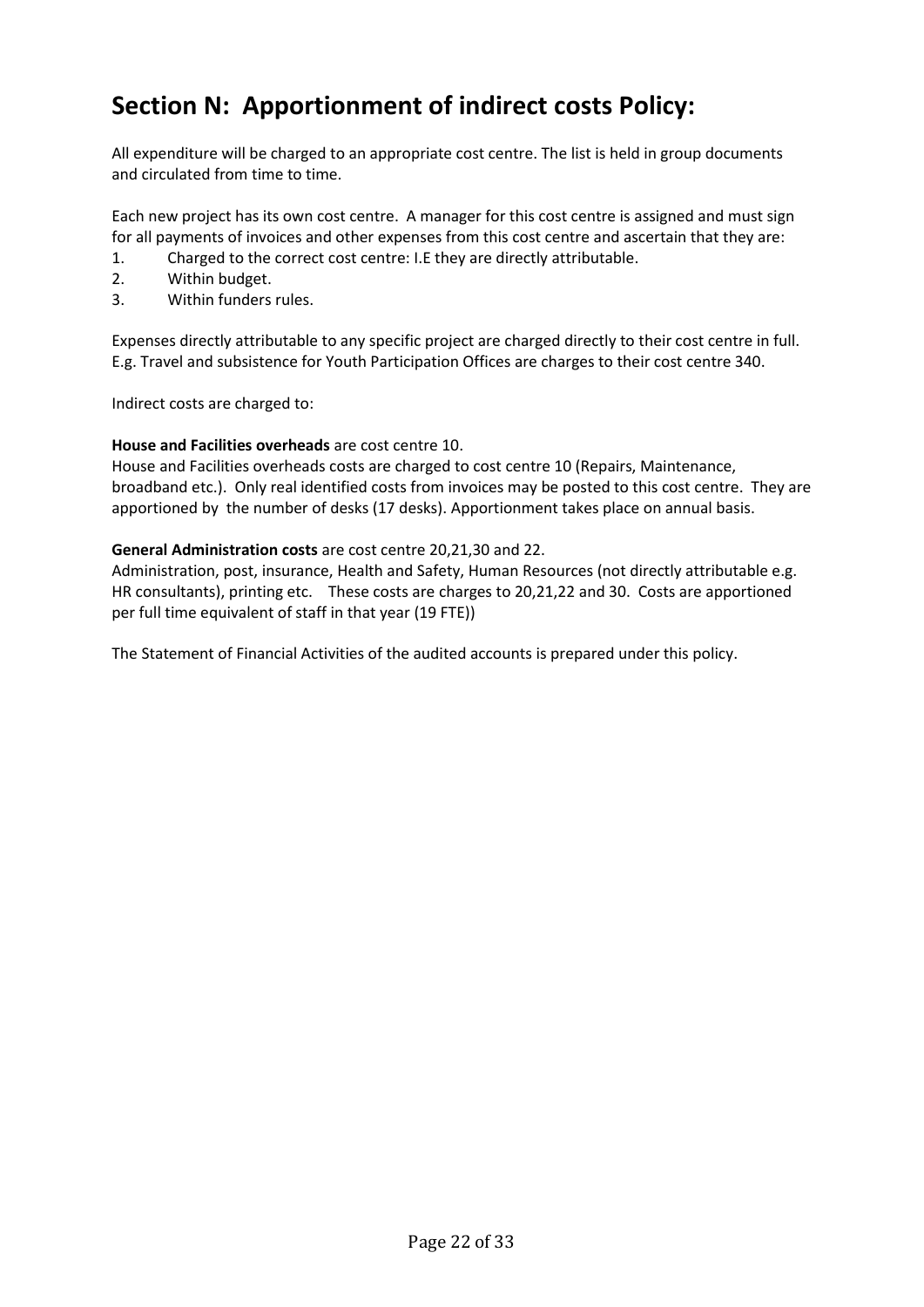## **Section O: Anti- Fraud Policy in relation to payments:**

Youth Work Ireland has a zero tolerance for fraud. YWI is committed to the prevention of fraud and has a number of anti-fraud measures in place. All suspicions of fraud should be reported to the line manager, CEO or Chair of the Board. Complaints which are internal to National Offices are dealt with through the HR Policy. Complaints which are internal to the Federation and which are not in relation to national office staff, are dealt with through the Youth Work Ireland Service Level Agreement and /or the Membership Charter. Complaints which are from the general public and originate outside of the Federation, are dealt with through the Youth Work Ireland complaints procedure available on the website.

#### **Anti-fraud measures:**

### **Trojans and similar risks:**

A Trojan is a sophisticated virus designed to steal money from a bank or credit card account. To reduce Trojan risks:

- Youth Work Ireland will review recommendations for Security and Data Protection in its annual meeting with its IT service providers (currently Definitive Solutions). All recommendations of its IT providers will be implemented where practical. These recommendations will be used to update this document.
- All computers will have active firewalls and antivirus software running. All Windows patches (or other operating systems where relevant) will be installed. All laptops will also have anti encryption software as well as the above. No Windows XP or older machines will be used. Every employee must immediately report to both the Head of Clubs and National Programmes and the IT providers, if they notice that there is a problem with security on their computer. The Data Protection Officer, Line Manager and the CEO must also be informed immediately of any security breached. In cases of grave data breached the CEO will inform the Chair and the Board.
- Use of home/personal computers/devices for working on Youth Work Ireland projects should be avoided. Where this is unavoidable, the device must be encrypted
- Where possible all staff should use only Apple mobile devices (currently iPhones and iPads) as these are currently considered most secure. Staff using Android devices for work should not make payments using these devices or transmit information of a sensitive nature. Android users should update their device will security software necessary and should only buy Apps from their provider's official store. Please also see above for the policy re phone security and pass codes.
- No link on any email (even if it looks like it comes from a reliable source) is to be clicked while working or volunteering for Youth Work Ireland. Instead the Youth Work Ireland employee or volunteer is to go directly to the website by "googling". No one should use the contact details contained within the email when possible. This is particularly important to staff who are paying by credit card or using other electronic means. This point needs to be more explicit I think since we have many docs sent to us with links e.g. the DCYA would regularly send e-mails with a link to the latest version of the COVID road map.
- Sometimes Trojans can be embedded within otherwise reputable websites. Therefore, all staff (but particularly Finance staff and those dealing with sensitive or confidential data) are to avoid using work machines for personal use including visiting websites
- Staff are not to use public WiFi for banking or any other business dealing that is likely to be of a sensitive nature. Sometimes a staff member must use the WiFi at a conference venue or Hotel as part of their work. It is then strongly recommended that they confirm the name of the WiFi network with the venue provider/ hotel reception etc. Staff are to be aware that sometimes fraudsters set up "fake" WiFi's with names such as "Starbucks Free" or "Dublin Bus Free". No banking online or transferred of highly confidential or sensitive data is to be transferred over WiFi.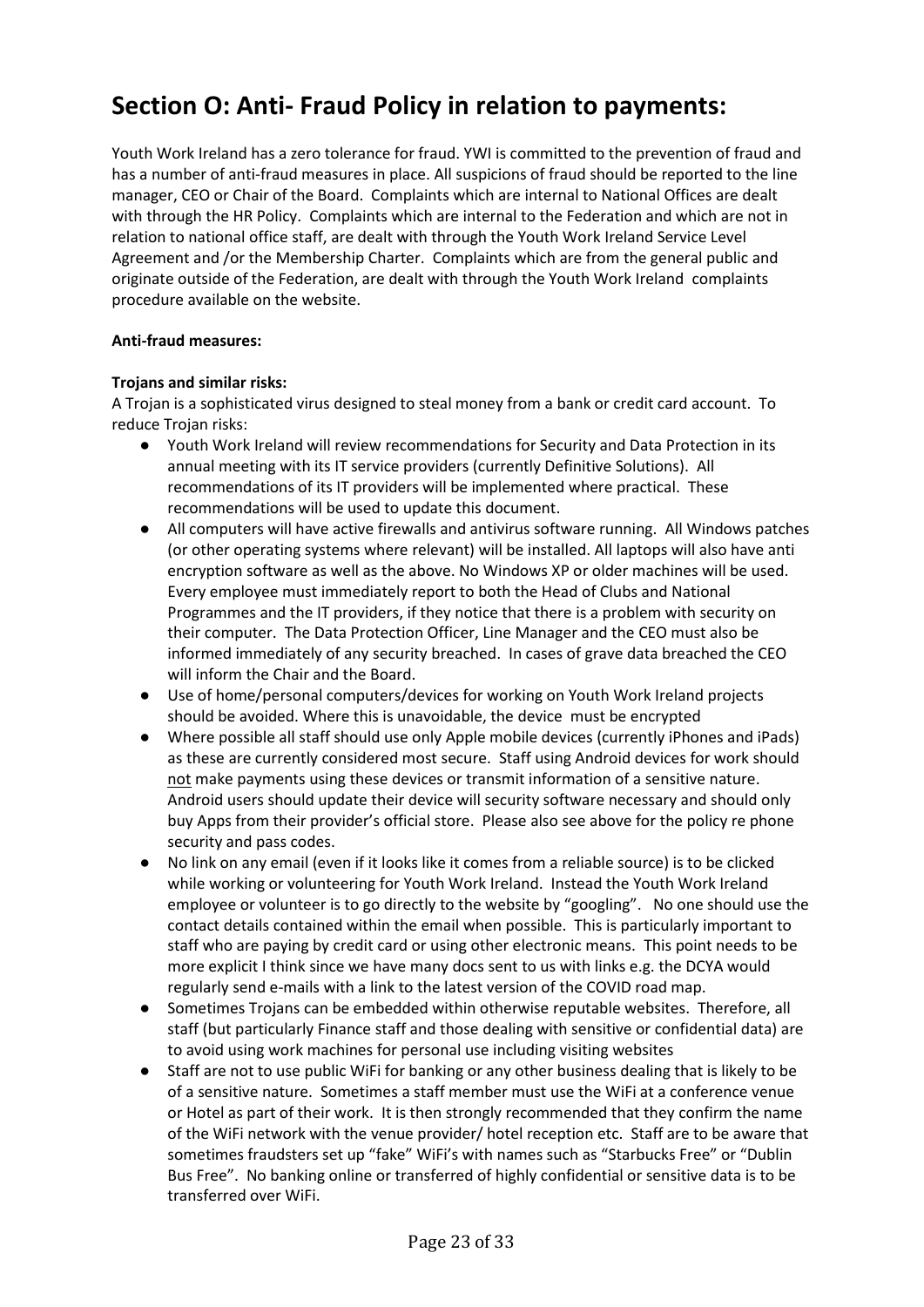- Similarly, members of the public within Dominick Street are only to receive the WiFi password for the Public WiFi and never the staff WiFi.
- No staff member or volunteer is to share Youth Work Ireland sensitive or financial information over Social Media.

### **Phishing scams:**

Typically, these scams have reportedly come from a senior manager requesting an urgent payment. The quality of these scams has varied. In recent times these scams have become very sophisticated and can be very convincing in some cases. Extreme caution is required if e-mails purporting to be from senior managers requiring urgent payment are received. Urgent payment within YWI are a rarity. Normally all our payments are planned and pre-authorise before payment is made. Staff members should therefoe confirm any exceptional request with managers either by face to face contact of by phone or zoom.

Another well-known scam is when emails have come from known supplier's email address to accounts payable requesting a change of bank details. These scams can also be done by written letter in the post.

Subsequently all written communications whether by email, letter or SMS and all oral communications over landline, mobile or via SYKPE etc. should always be treated with a measure of care.

To reduce the risk from these scams:

- As above, no link or contact details will be clicked in an email. See above/ All staff will verify contact details by independent means.
- No bank account details will be changed on the Banking on Line System without first contacting the supplier by phone or another independent means. The Suppliers phone number will not be taken from the email/letter but will be found independently. When a payment is first made to new bank details, it will be confirmed with the Supplier that the payment is received. The IBAN will indicate the location of the bank a payment is being made and this will be verified by Finance Staff. If this bank is not near the known location of the Supplier, especially if it is outside of Ireland or the EU extra care will be used to ensure that the bank account details are genuine.
- All payment requests will have a Purchase Order and or other paperwork (such as signed contract in the PA to the CEO's office). Therefore, none will be made urgently without the Head of Finance's knowledge. Therefore, no unexpected payments will be paid without first getting the Head of Finance's permission. While it is not envisioned that this will ever happen, if a payment request without the relevant paperwork needs to be authorised urgently the person making the request will phone the Head of Finance and the CEO and if this is not possible (e.g. Emergency situations) must both text and email the Head of Finance and CEO with an explanation of the reason for the urgency.
- Please note no payment for any amount will ever be made without the cost centre managers permission. They are best placed to know if they were expecting to make this payment or not.
- Account payment staff sometimes receive SMS messages from Bank of Ireland online with codes needed for Banking online activities. If the staff member did not initiate this activity, they are to report it to the Finance Administrator or Head of Finance. At the moment no other SMS message should be received form Bank of Ireland and all others should be considered phishing unless verified to be genuine.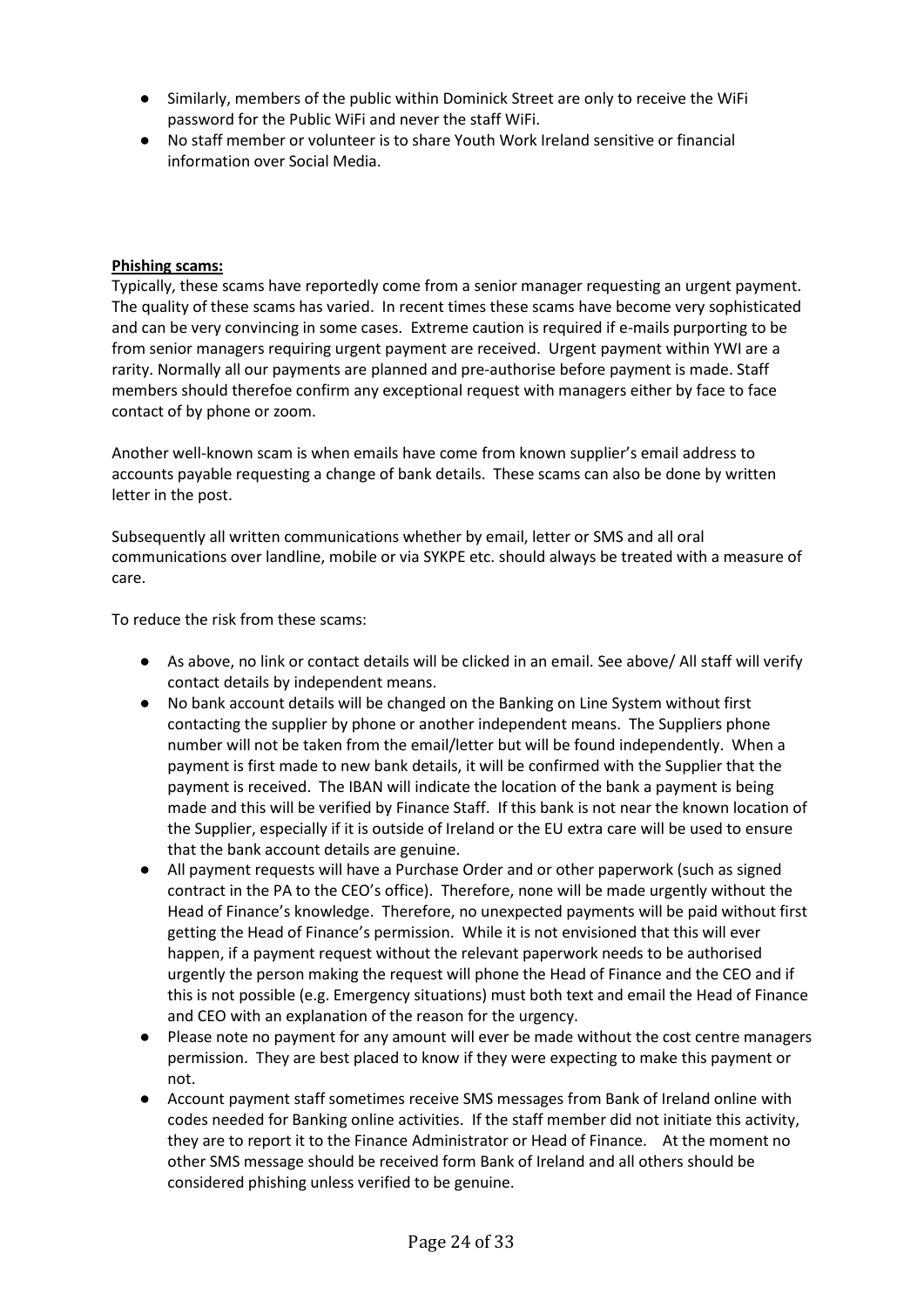## **Requests looking like they came from Bank of Ireland (calls, SMS, email etc).**

It will be noted that:

- BOI will never ask for a transfer of funds.
- BOI will never look for password details from you.

• BOI will never ask to take remote control over your computer (unless for some reason you have initiated this request)

### **If you receive a suspicious call from Bank of Ireland (or anyone else) particularity on the land line the following procedure will be adopted.**

1. Tell them you will phone back.

2. Validate the number you need to call independently. e.g the credit card line is on the back if the cards.

3. Always phone from a different handset or mobile phone. (Please note is takes 2 people to hang up on a landline call in Ireland, therefore they may still be on the line).

4. If another phone is not available. Phone a friend to check that the line is free before using the phone.

## **Cheque books etc:**

- Unused cheques are will be kept in the safe or locked in a drawer (from which the key is removed)
- The accounts office is to be locked outside of normal working hours and when no member of the Finance Team is present. This is a security requirement as well as a data protection requirement (YWI Data Protection Policy)
- Chequebook orders are to be limited.
- Bank Reconciliations and credit card reconciliations are to be carried out on a monthly basis.
- All cheques are to include  $a/c$  payee within the cross on the cheque face.
- The payees name should include a line to the end of the space provided in cheque book. Similarly, for the amount in numbers and letters.

## **Refund's requested from Customers etc**.

- No refund will be made until payments are cleared. The Finance Team will wait 7 working days after cheques are lodged to take action. This also applies to credit card receipt in the Bank of Ireland fundraising bank account if the customer has made a payment over the website.
- An exception to the above rule can be made for well-known customers such as a Member Youth Service once the request has been validated as having come from them and not other third party.
- A refund over 500 Euro requires the permission of the CEO or ACEO via the Purchase Order system.

## **Insider Fraud.**

- All employees and volunteers will be validated for their qualifications. They must have a minimum of two references and be Garda Vetted. This is also outlined in the HR and Child Protection Policies.
- The "Bank File" ,a hard copy file, containing banking online information shall be secured away from the accounts office, in a separate office of the PA to the CEO and kept under lock and key.
- •
- Authorisation limits are named in the main Finance Policy above. These must be strictly adhered to. As shall all Financial Internal Controls named with the main Finance Policy document.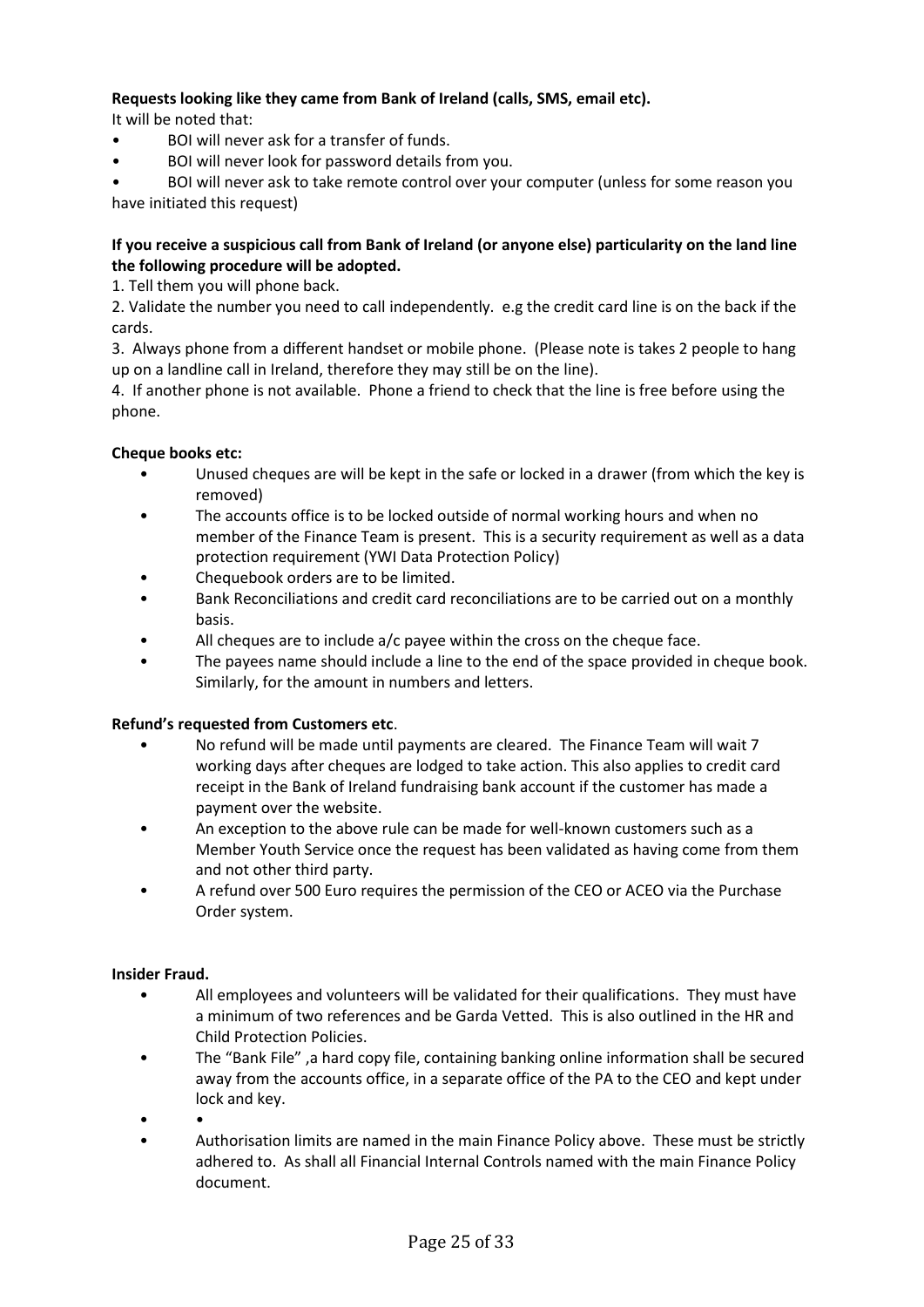- All authorisations for payment must have the authorisation of the cost centre manager or the finance manager and if above 500 either the CEO or ACEO
- All employees or volunteers working in the Finance Department will take at least two weeks' annual leave at a time in every annual year.
- The management will be aware of the increased risks indicated by: an employee who leaves suddenly, an employee having financial difficulty, an employee who's behavioural changes, an employee who's lifestyle changes, suppliers who insist on dealing with only one person.
- It is recognised that the Board is within its right to authorise an independent internal audit of the work done and activities of anyone working within the Finance Department or making payments on behalf of Youth Work Ireland. This will include any employee with access to a credit card or similar. REF: Terms of Reference of the F&GP Appendix ? below)>
- Fraud is a criminal offence. If suspected fraud is being alleged, it must be reported in the first instance, to the CEO, ACEO, and Board. An internal investigation must be carried out swiftly and if the investigation considers the allegation is substantiated, it must then be reported to Gardai, Charities Regulator and relevant donors.

## **What to do if you suspect a Fraud has occurred:**

It is recognised that most online scams are extremely clever and that an employee/volunteer can be a victim of these scams despite all of the precautions above. It is asked of every employee who feels she/he may have accidentally fallen victim to fraud to report it immediately. The Head of finance in consultation with the CEO and /or will need to inform DCYA, Charities Regulator and other affected donors.

### **If you suspect fraud has occured in relation to credit cards/bank accounts;**

1.First inform Bank of Ireland or Bank of Ireland credit cards that a payment may have been made accidentally/fraudulently. Bank of Ireland will investigate.

2.Immediately, contact with a member of the Finance Team, the CEO or the assistant CEO.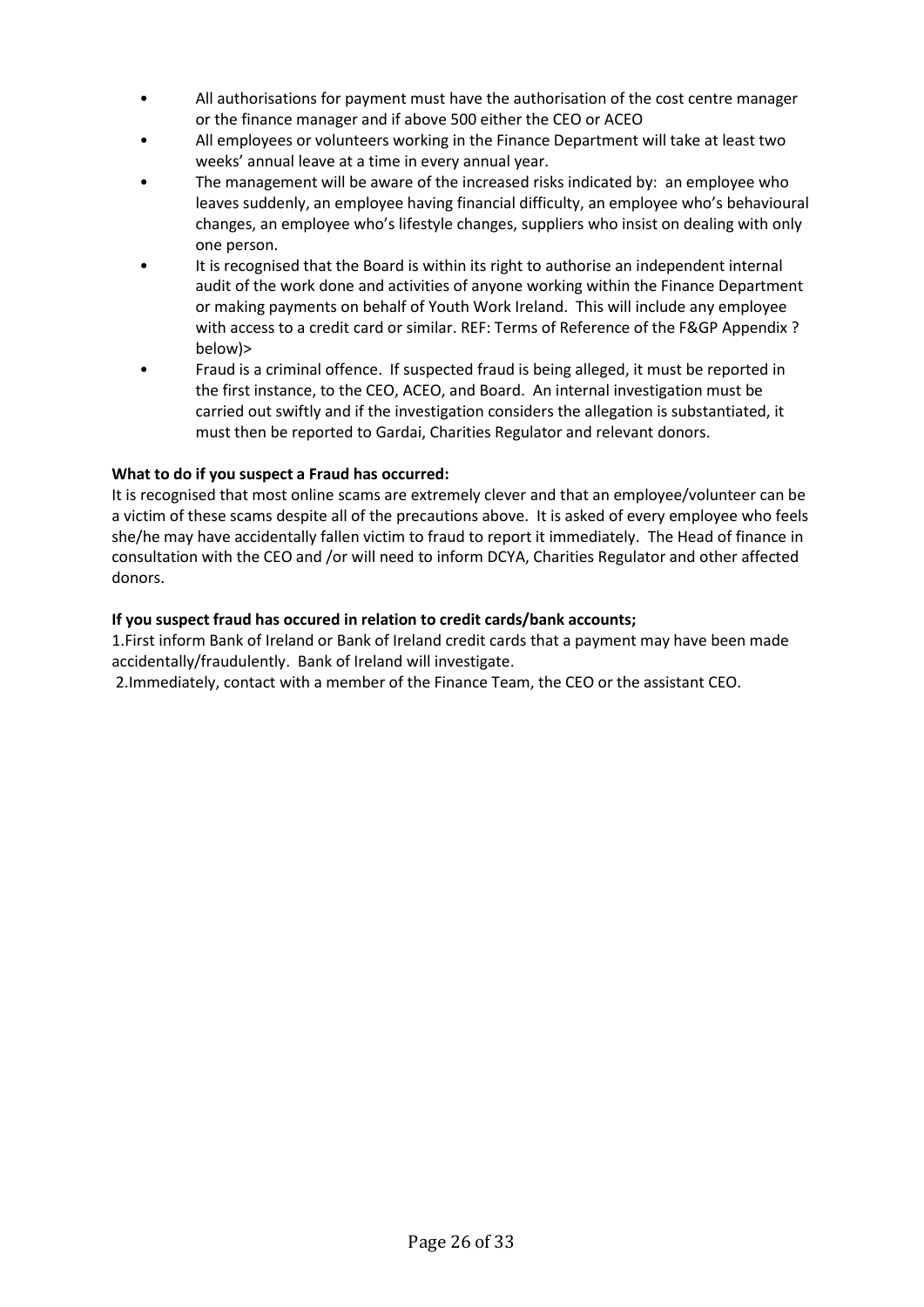## **Appendix 1: Terms of Reference F&GP**



## **Appendix 2: Payment Authorisation Form**



## **Appendix 3: Purchase Order**



#### **Appendix 4: Travel and Expenses Form**



Travel and Subsistence Expense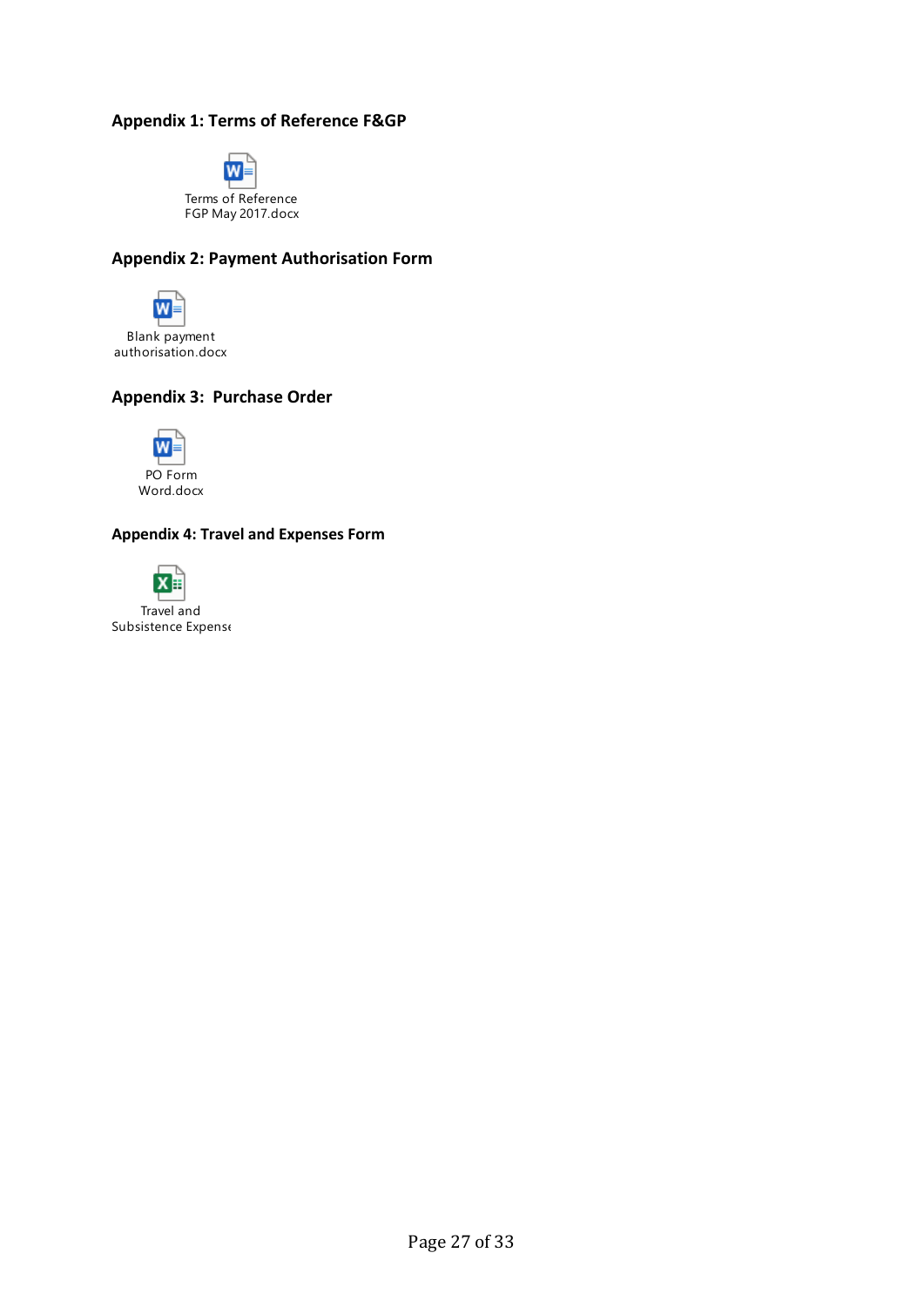## **Appendix 5: Quote Review**

## **Quotation Template**

Purchase orders must be accompanied by two quotes for all equipment/works under €5,000 and three valid quotes for all equipment/works over €5,000. Note: All quotes must be inclusive of VAT and the amount being sought must be the full cost, i.e. inclusive of VAT.

Contracts for goods and services with an estimated value in excess of €5,000 (exclusive of VAT) can be awarded on the basis of responses to written specifications (e.g. sent by email) to at least three suppliers or service providers. Where an organization has access to or can use eTenders, it is recommended that this is used for projects in excess of €25,000 (ex VAT).

A valid quote is a quote on supplier's headed paper. Suppliers of all quotes submitted with the application must have a valid TCC.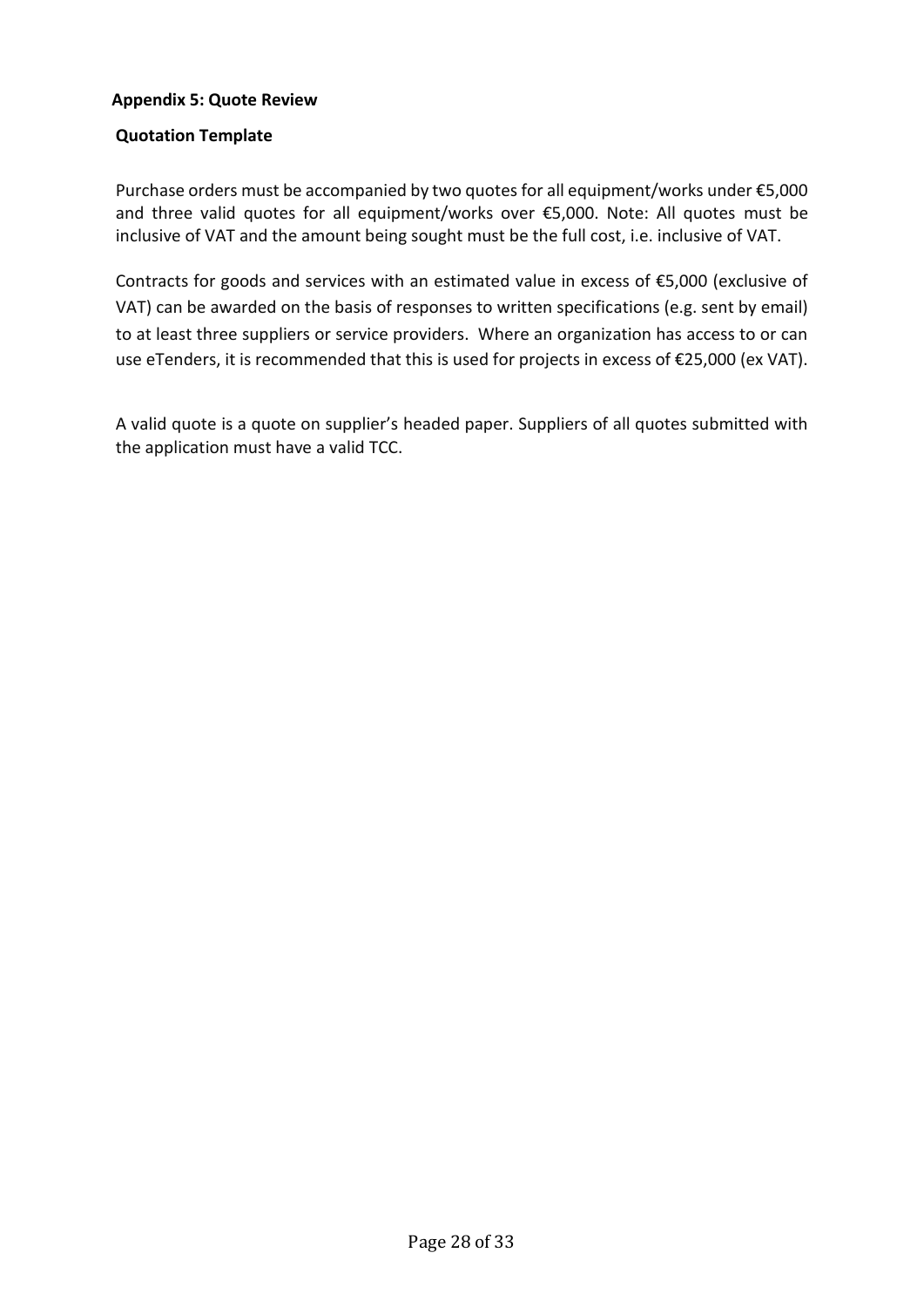## **Quotation Review**

## **A: Summary of Quotes Received**

| Description<br>Goods/Services | Name of Supplier(s) | Quote/Tender<br>Amount (including | Ranking<br>of<br>Quote/Tender |
|-------------------------------|---------------------|-----------------------------------|-------------------------------|
|                               |                     | applicable VAT)                   |                               |
|                               |                     |                                   |                               |
|                               |                     |                                   |                               |
|                               |                     |                                   |                               |
|                               |                     |                                   |                               |
|                               |                     |                                   |                               |

## **B: Summary of Preferred Bidder(s)**

Note: This table should list the preferred bidders as indicated in table A and the elements of the project involved in that procurement exercise

| State your preferred | Quote/T                 | Applicable                                                 | If your preferred quote is not | Proposed                                                   |    |
|----------------------|-------------------------|------------------------------------------------------------|--------------------------------|------------------------------------------------------------|----|
| quote for each good  | ender                   | VAT rate(s)                                                | the cheapest, please explain   | date                                                       | of |
| and service          | Amount<br>(incl<br>VAT) | (Provide<br>a<br>breakdown<br>if more than<br>one applied) | rationale for selection        | project<br>completion,<br>including<br>final<br>invoicing: |    |
| Good/Service:        |                         |                                                            |                                |                                                            |    |
| Preferred bidder:    |                         |                                                            |                                |                                                            |    |
| Good/Service:        |                         |                                                            |                                |                                                            |    |
| Preferred bidder:    |                         |                                                            |                                |                                                            |    |
| Good/Service:        |                         |                                                            |                                |                                                            |    |
| Preferred bidder:    |                         |                                                            |                                |                                                            |    |
| Good/Service:        |                         |                                                            |                                |                                                            |    |
| Preferred bidder:    |                         |                                                            |                                |                                                            |    |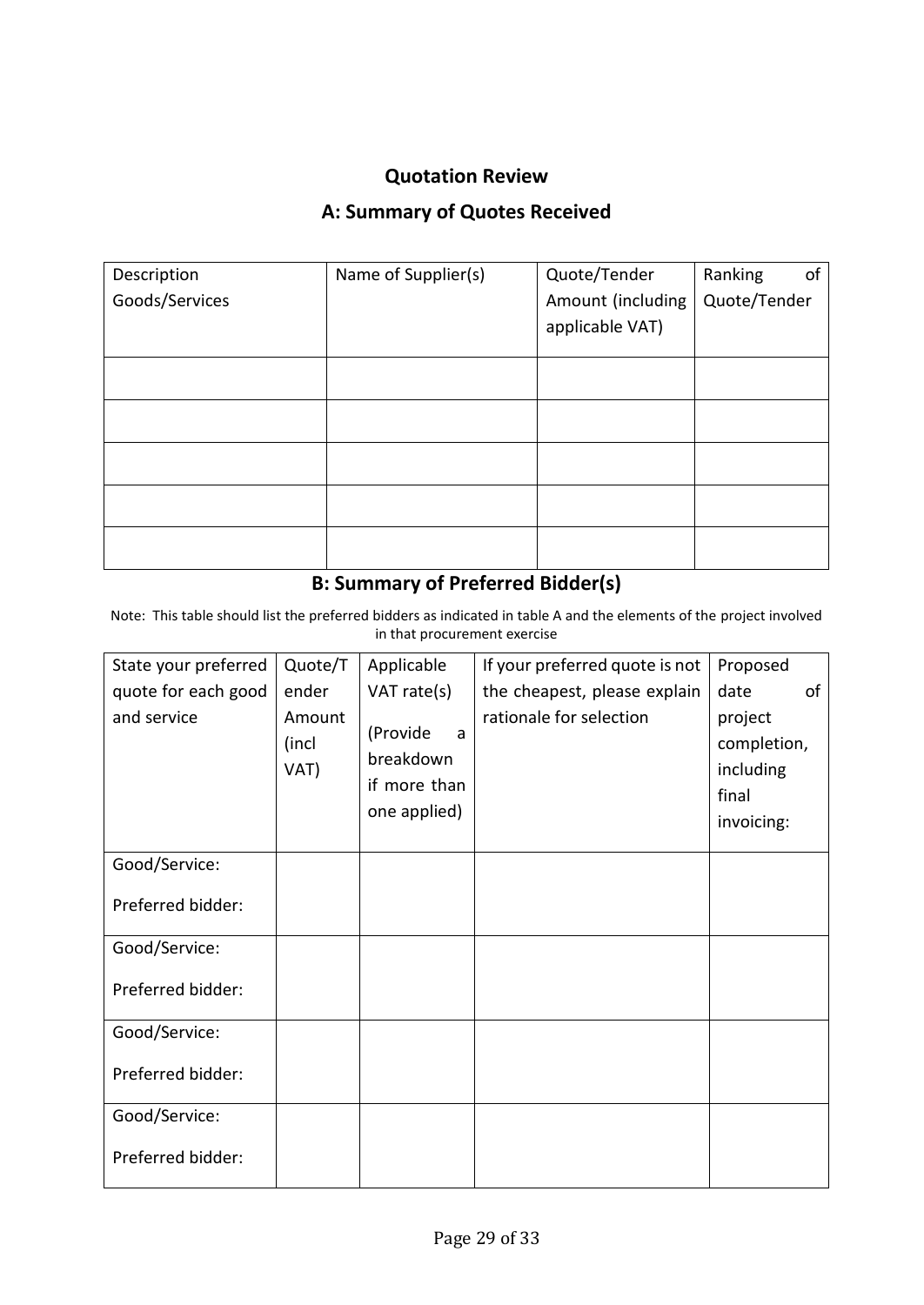## **Appendix 6: Payroll Forms**





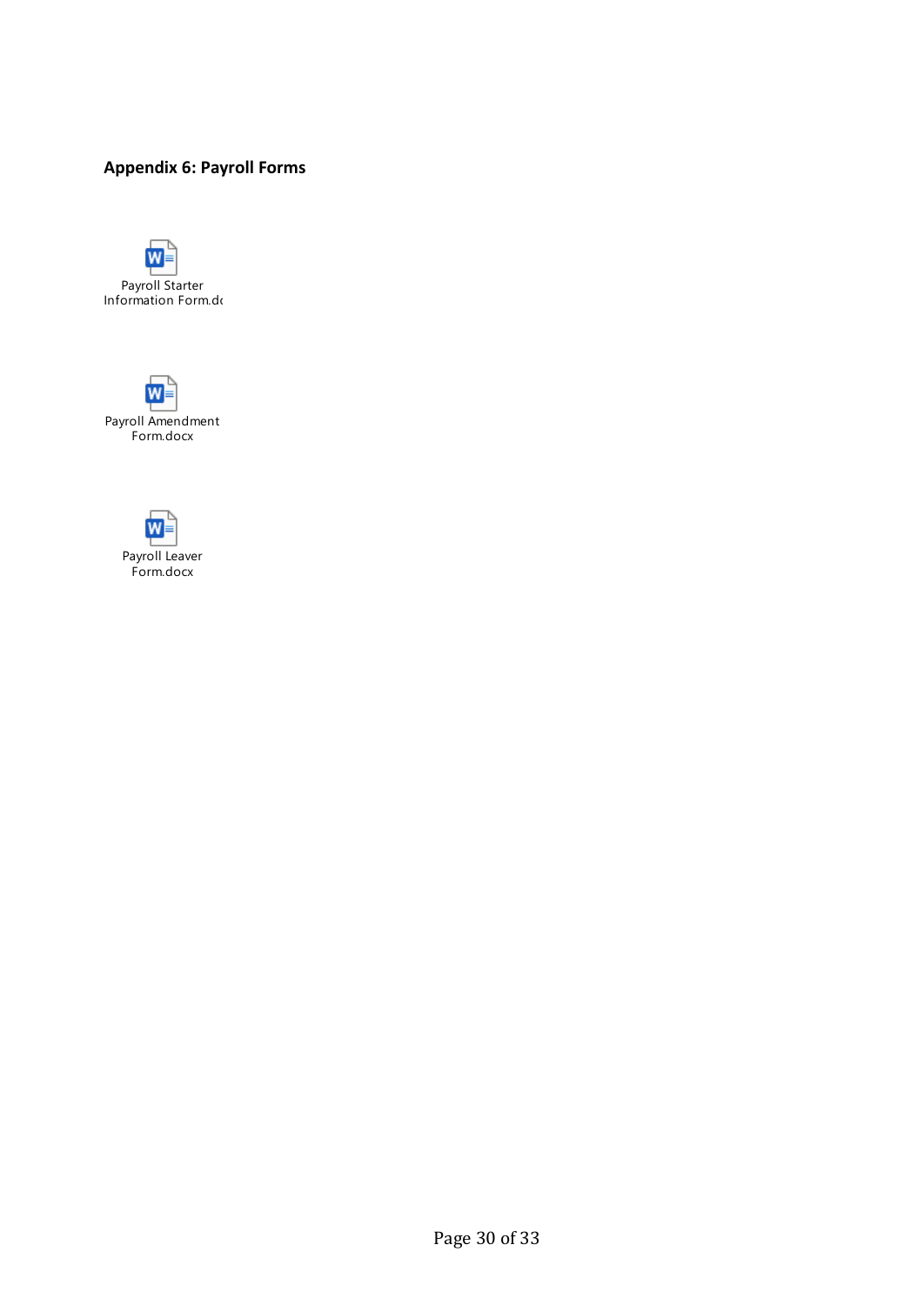# **Checklist to determine whether an individual is an employee or a subcontractor:**



These are taken from the Revenue Commissioners.

## **Determining the employment status of an individual**

There is a legal difference between a contract of employment (known as a 'contract of service') and a contract for service. A contract of employment applies to an employee-employer relationship. A contract for service applies in the case of an independent or self-employed contractor.

A worker's employment status is not a matter of choice. It depends on the terms and conditions of the job. Generally it is clear whether an individual is employed or self-employed. If it is not obvious, the checklists below will help in deciding this.

When looking at the criteria, you must consider the working conditions and the employment as a whole. The main question will always be whether they work 'as a person in business on their own account'. This will help decide if the person is a free agent with economic independence from an employer.

## **Checklist to determine if an individual is an employee**

While all of the following factors may not apply, an individual is normally your employee if:

- you control how, when and where the work is carried out
- they supply labour only
- you pay them a fixed hourly, weekly, or monthly wage
- they cannot sub-contract their work
- you supply the materials for the job
- you provide all equipment other than the small tools of the trade
- they are not exposed to personal financial risk in carrying out the work
- they do not assume any responsibility for investment and management in the business
- they cannot profit from the management, scheduling or performance of the work
- you set the work hours
- they carry out work for you or your business only
- you pay expenses to cover subsistence or travel
- they are entitled to extra pay or time off for overtime.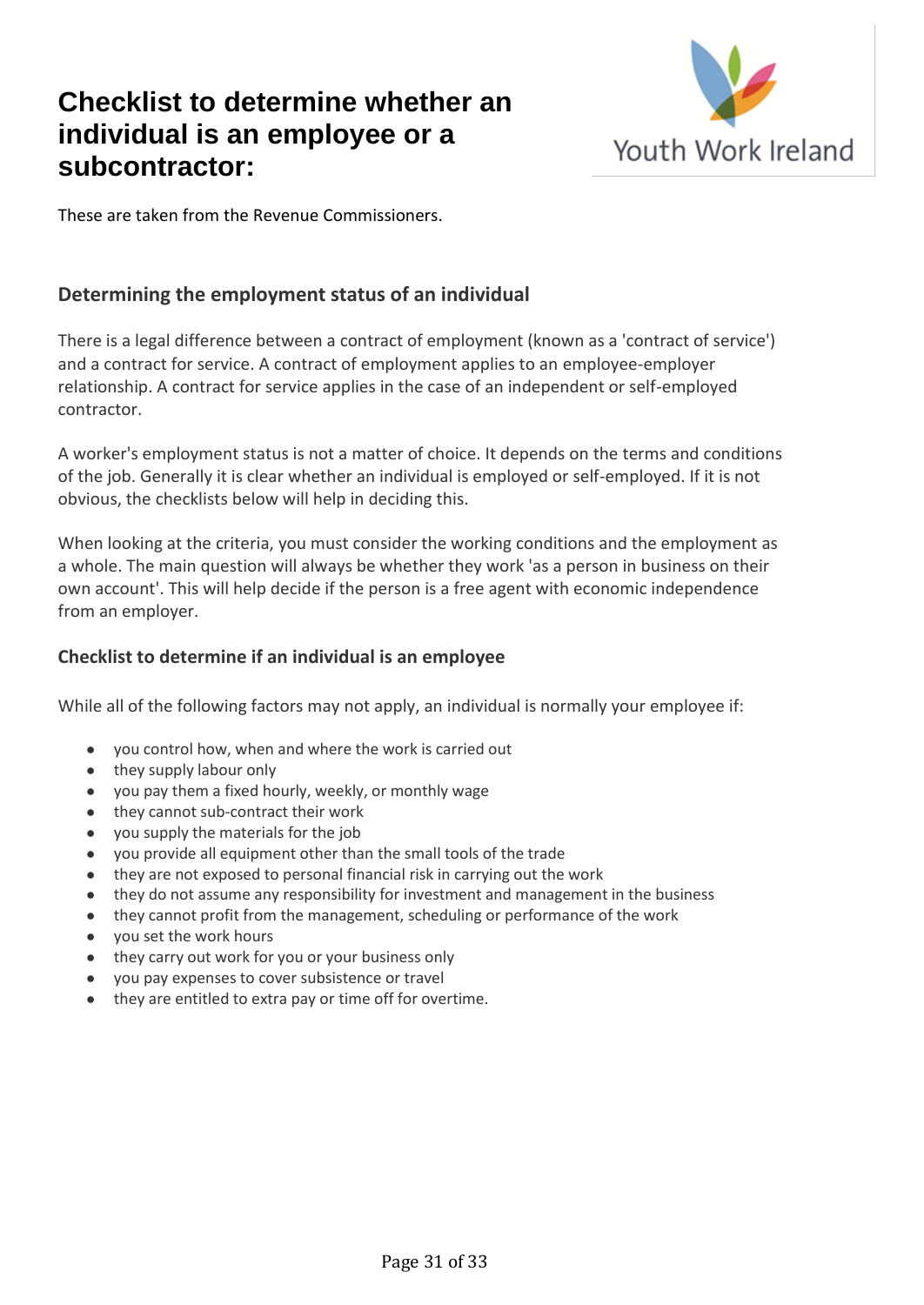# **Checklist to determine whether an individual is an employee or a subcontractor (continued):**



These are taken from the Revenue Commissioners rules as at October 2017.

## **Checklist to determine if an individual is self-employed**

While all of the following factors may not apply to the job, individuals are normally selfemployed if they:

- own their own business
- are exposed to financial risk (for example they may have to bear the cost of redoing faulty or substandard work carried out under the contract)
- assume responsibility for investment and management in the business
- can profit from the management, scheduling or performance of the work
- have control over what, how, when and where the work is done and whether they do it personally
- are free to hire other people, on their terms, to do the work which has been agreed on
- can provide the same services to more than one person or business at the same time
- provide the materials for the job
- provide equipment and machinery necessary for the job
- have a fixed place of business where materials or equipment can be stored
- cost and agree a price for the job
- provide their own insurance cover (for example, public liability cover)
- control the hours of work in fulfilling the job obligations.

| I have determined that:                         | (name) is a |
|-------------------------------------------------|-------------|
| subcontractor/employee (cross out as relevant). |             |

Signed by:

Name of cost center manager

Signed by:

CEO/ACEO